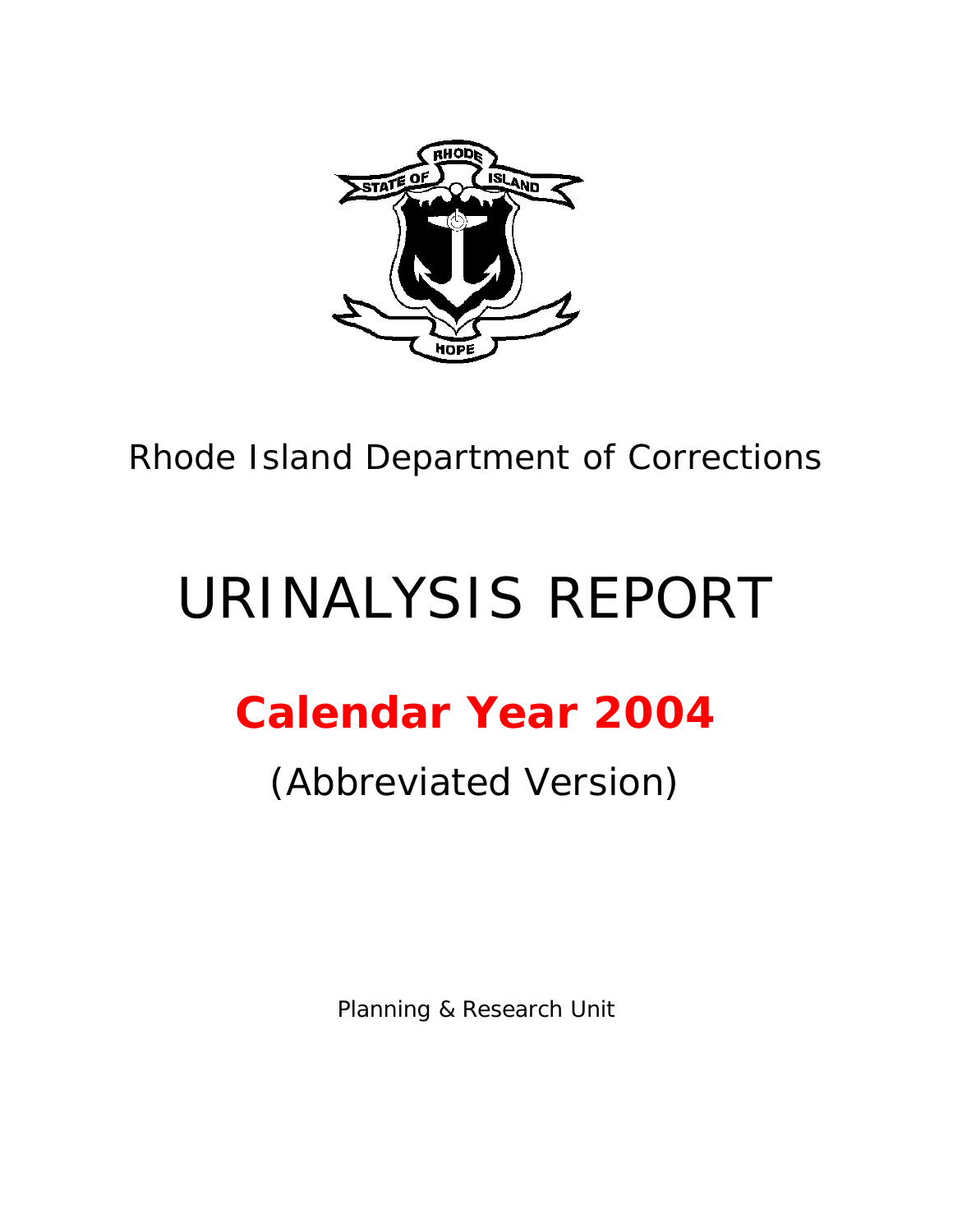### **Table of Contents**

| Page |
|------|
|      |
|      |
|      |
|      |
|      |
|      |
|      |
|      |
|      |
|      |
|      |
|      |
|      |
|      |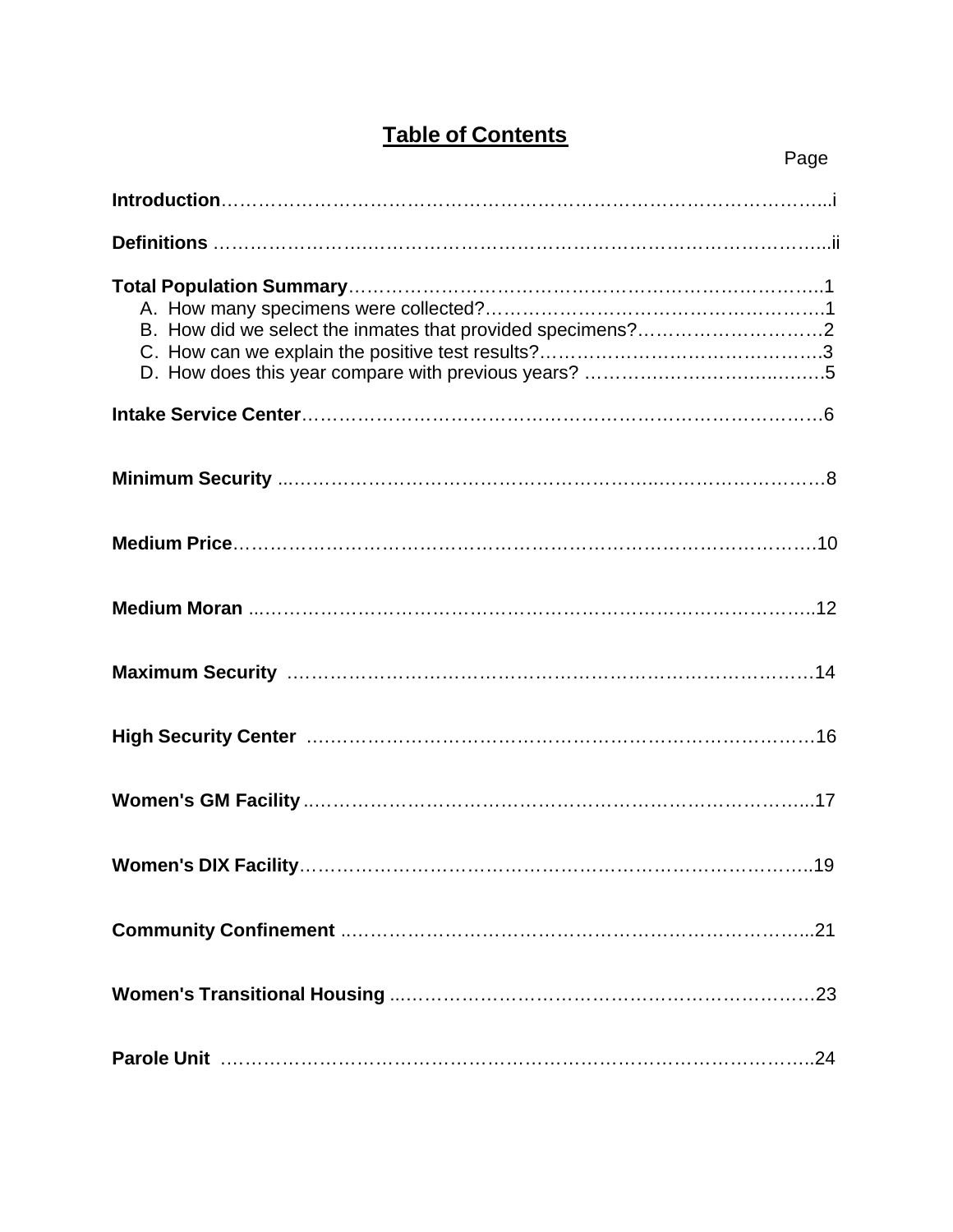### **Introduction:**

In August 2001, a computerized database in Microsoft Excel was implemented in all facilities at the Department to track urinalysis data. As a result, all facilities began to collect and maintain identical drug testing statistics on the inmate population. Other improvements with respect to the tracking of urinalysis statistics were also implemented in the Department's Community Confinement Unit, the Parole Unit and at the Women's Transitional Housing program. Each began to use computer applications to record urinalysis statistics during the Fall of 2001. This *Calendar Year 2004 Urinalysis Report* serves as the third full year of information collected by the facilities and other departmental programs under the new system.

The utilization of the Excel spreadsheets in the facilities has proven to be extremely successful. All Urine Screen Coordinators and other facility designees have worked diligently to maintain accurate urinalysis statistics. The Planning and Research Unit would like to recognize the amount of hard work required to maintain the system.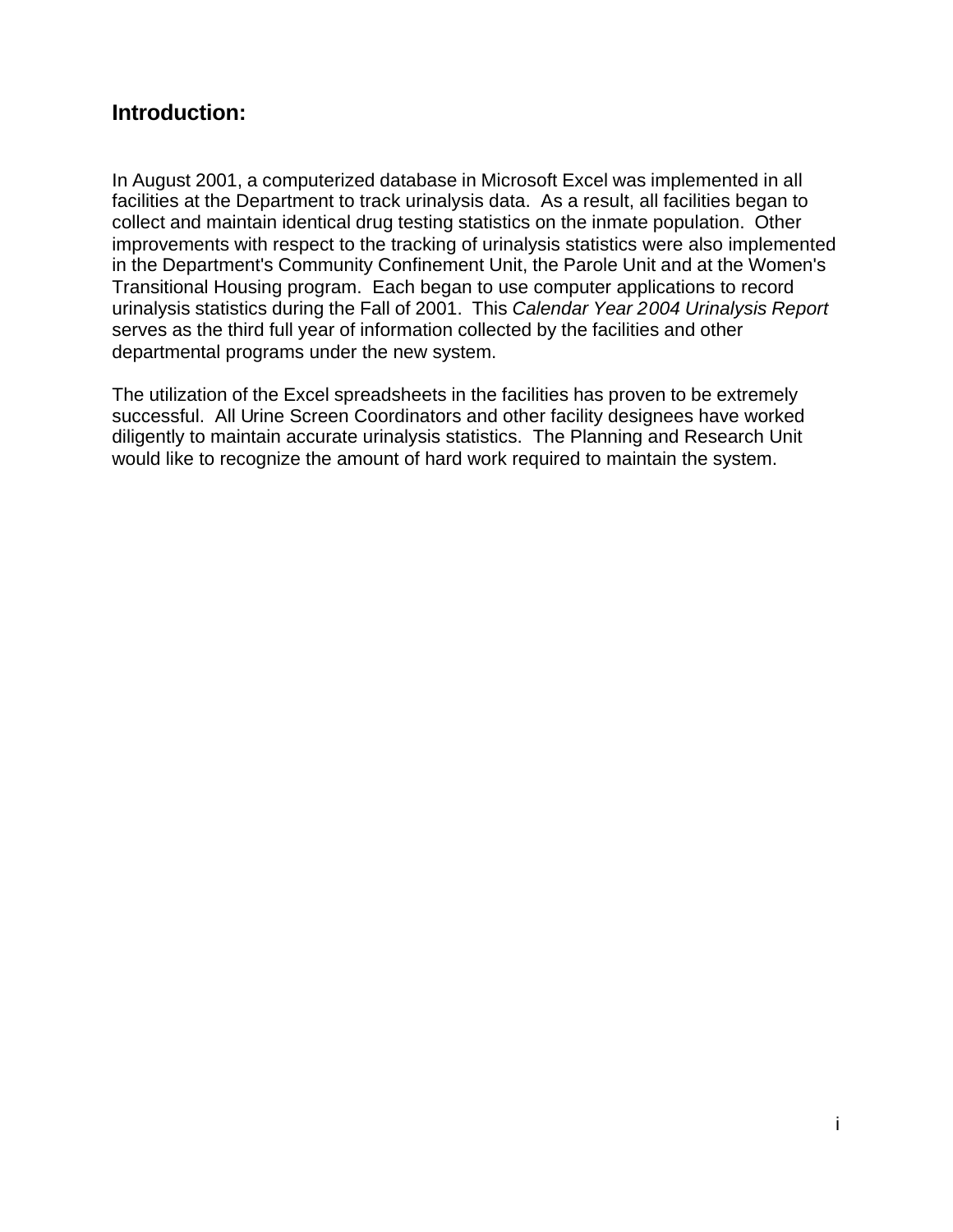### **Definitions:**

There is a critical distinction that must be made regarding two terms used in this report: *Confirmed Positive* and *True Positive*:

**CONFIRMED POSITIVE:** A urine specimen with conclusive test results that are positive for an illegal drug(s). Not all confirmed positives result in disciplinary action as many are dismissed for legitimate reasons (e.g. false positives due to prescribed medication).

**TRUE POSITIVE:** A confirmed positive that warrants disciplinary action for the inmate who provided the specimen. (There is no reason to dismiss the positive). Only true positives are used in the calculation of RIDOC's positive rates(s).

#### Use of Graphs:

Pie charts are used frequently throughout the report to display information as percentages. However, in some instances, there are too few cases to show as percentages and a more appropriate graphic is displayed. Bar graphs are used in all instances where the number of cases is less than 20.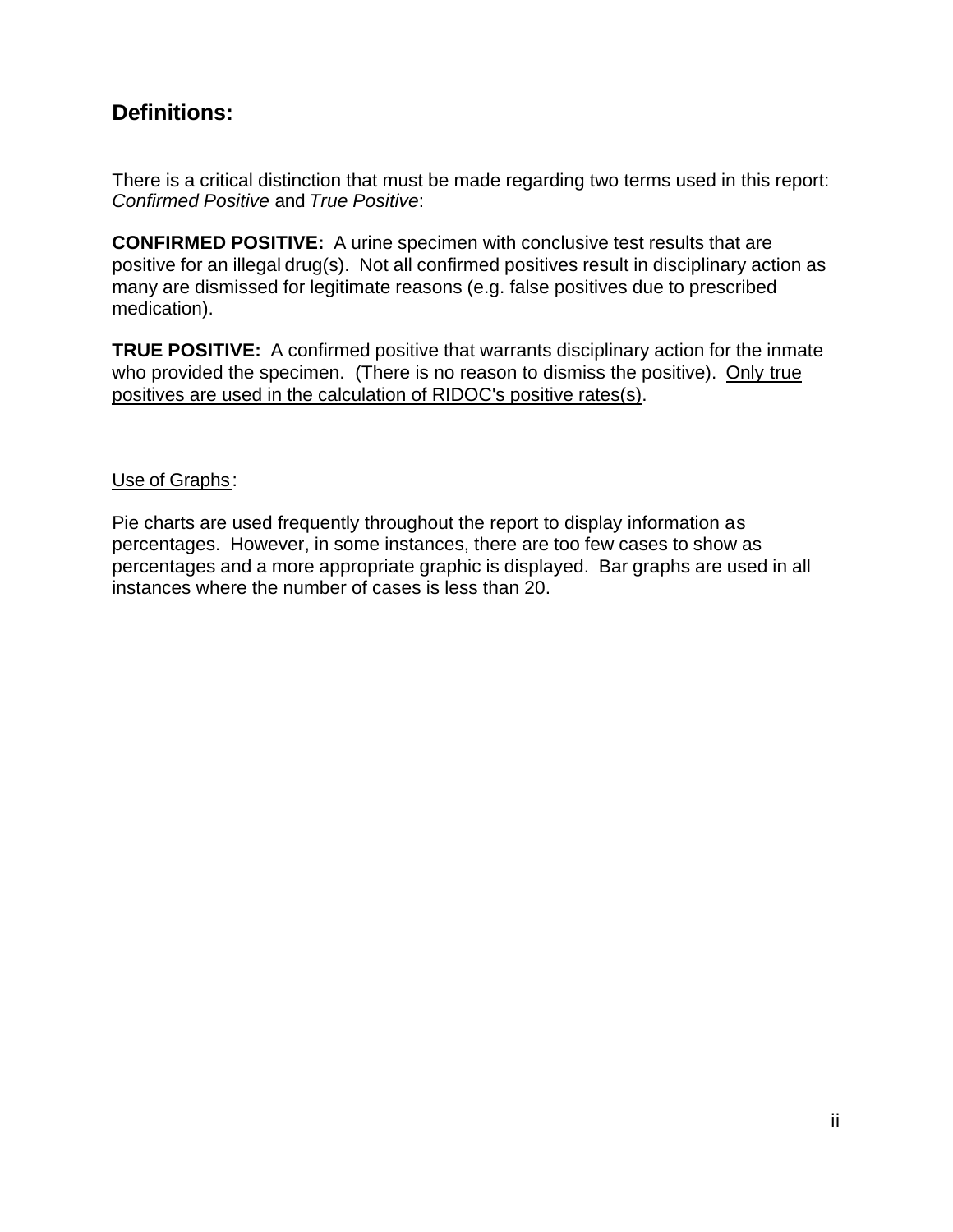### **TOTAL POPULATION SUMMARY**

(Facilities included: High Security Center (HSC), Intake Service Center (ISC), Maximum, Medium Moran, Medium Price, Minimum, Women's DIX, and Women's GM).

#### **A.** *How many specimens were collected?*

In total, there were **19,890** specimens collected from 5,230 inmates in the facilities during Calendar Year 2004 (this is 1,379 fewer collections than in 2003, or a 6.5% decrease):

|                  | Count | Percent |
|------------------|-------|---------|
| <b>HSC</b>       | 98    | .5      |
| <b>ISC</b>       | 1821  | 9.2     |
| <b>MAX</b>       | 3765  | 18.9    |
| <b>MED Moran</b> | 3565  | 17.9    |
| <b>MED Price</b> | 1119  | 5.6     |
| <b>MIN</b>       | 7309  | 36.7    |
| <b>WOM DIX</b>   | 1518  | 7.6     |
| <b>WOM GM</b>    | 695   | 3.5     |
| <b>Total</b>     | 19890 | 100.0   |

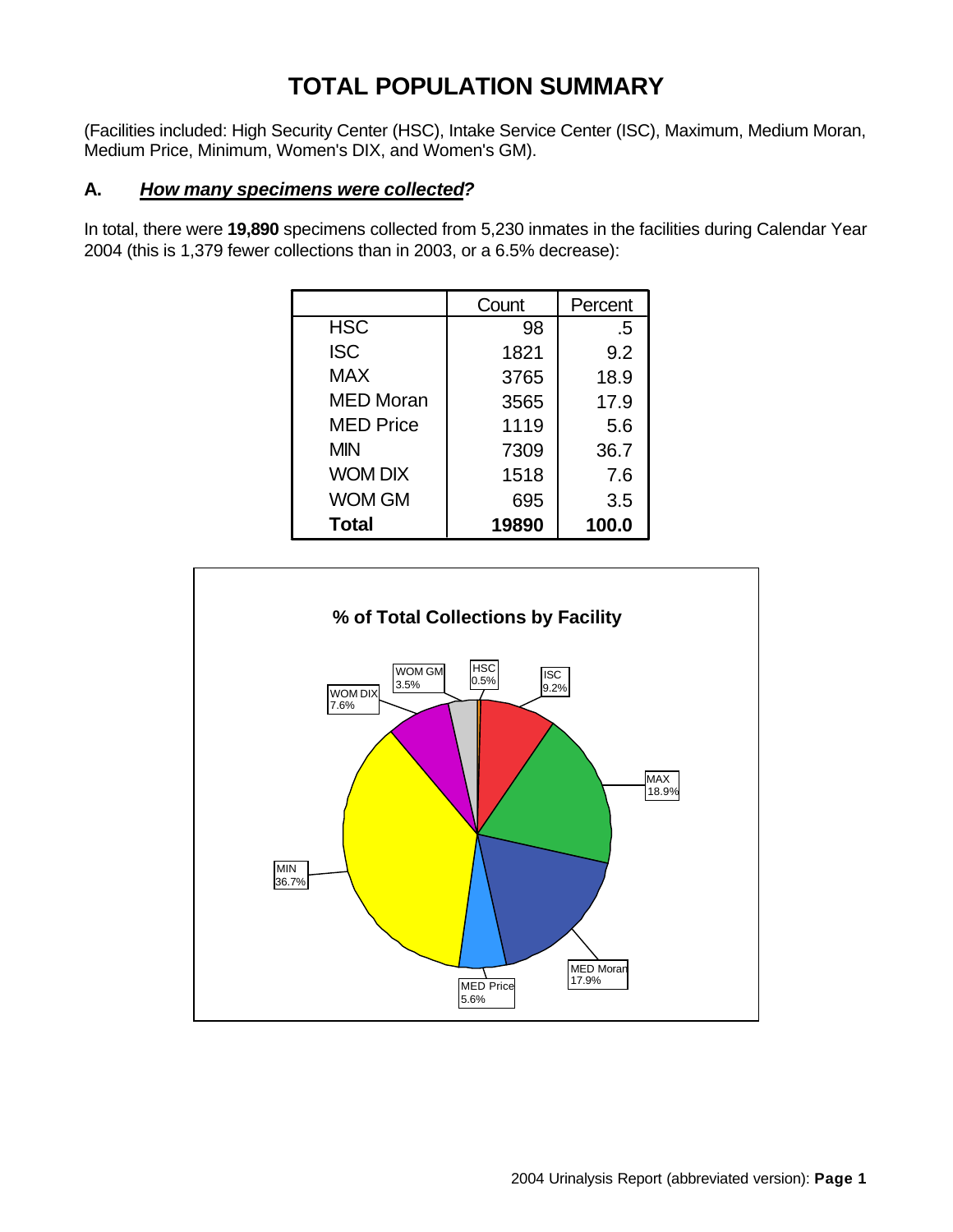#### **B.** *How did we select the inmates that provided specimens?*

All specimen collections can be categorized into 1 of 3 Selection Methods: Random, Cause, or Treatment. (*Please note that there were no collections from inmates in treatment at the ISC, HSC, or Medium Price in 2004*).

|                  | Count | Percent |
|------------------|-------|---------|
| <b>CAUSE</b>     | 11008 | 55.3    |
| <b>RANDOM</b>    | 2021  | 10.2    |
| <b>TREATMENT</b> | 6861  | 34.5    |
| <b>Total</b>     | 19890 | 100.0   |



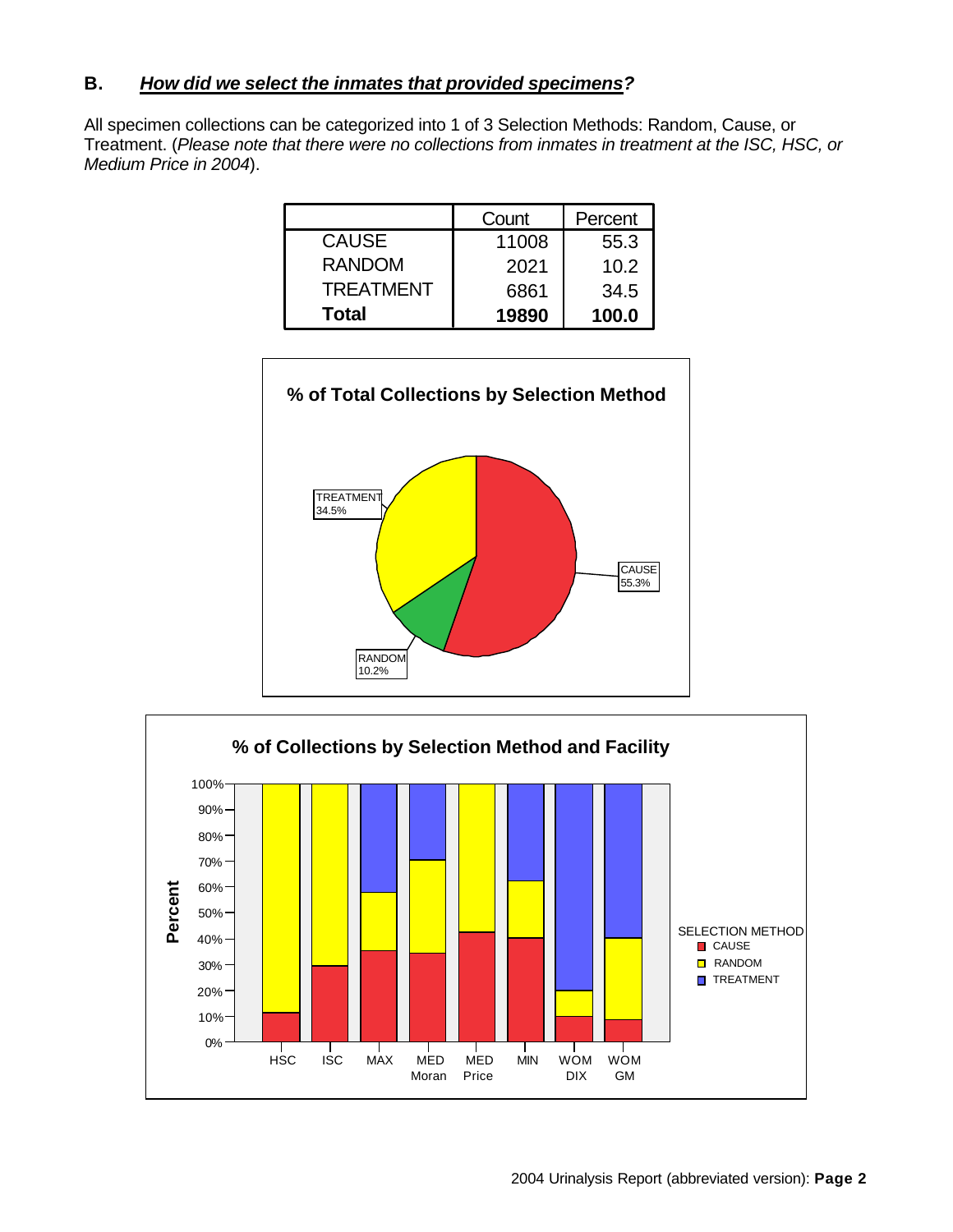### **C.** *How can we explain the positive test results?*

In total, there were 575 specimens that were confirmed positive throughout all facilities. Of those 575, 209 of those were "true" positives (i.e. those specimens that warrant disciplinary action for the inmate). The other 366 confirmed positives did not result in disciplinary action for various reasons.

Therefore, **the positive rate for the Department for 2004 is 1.05%.** (209 true positives out of the total 19,890 collections). *The positive rate for the Department in 2003 was .63%.*

|                  | Count | Percent |
|------------------|-------|---------|
| <b>HSC</b>       | 2     | 1.0     |
| <b>ISC</b>       | 35    | 16.7    |
| <b>MAX</b>       | 27    | 12.9    |
| <b>MED Moran</b> | 17    | 8.1     |
| <b>MED Price</b> | 6     | 2.9     |
| <b>MIN</b>       | 87    | 41.6    |
| <b>WOM DIX</b>   | 19    | 9.1     |
| <b>WOM GM</b>    | 16    | 7.7     |
| <b>Total</b>     | 209   | 100.0   |

Below is the breakdown of the true positives by facility.

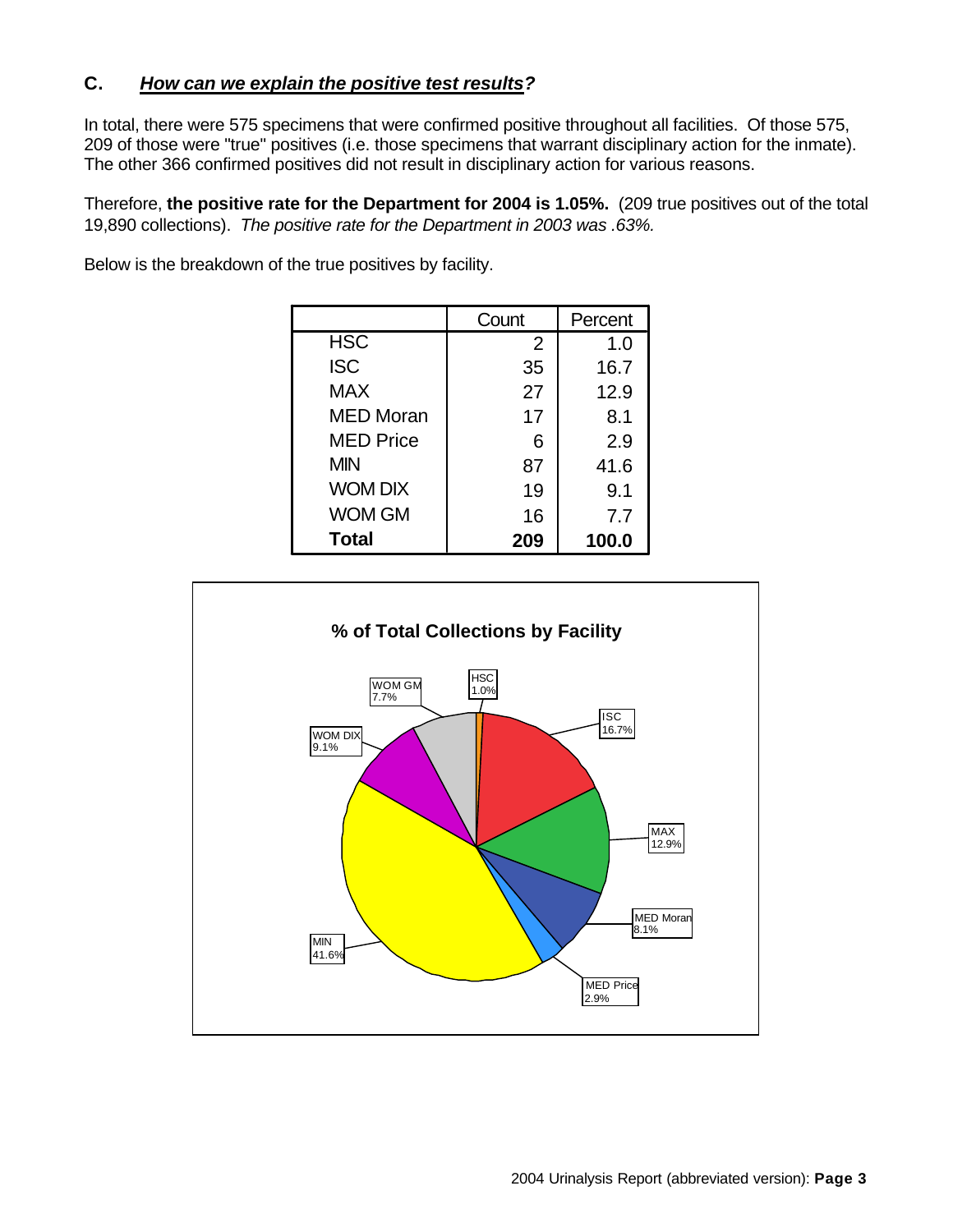In addition to true positives, the other 366 confirmed positives can be explained by other means. A summary of all other confirmed positives, by facility, with 5 different explanations for the positive results follows:

|                     | <b>EXPLANATION OF RESULTS</b> |                   |                   |                   |          |       |
|---------------------|-------------------------------|-------------------|-------------------|-------------------|----------|-------|
|                     | <b>IMPROPER</b>               | <b>INMATE</b>     | <b>NEW</b>        | PRESCRIBED        |          |       |
|                     | <b>PROCEDURE</b>              | <b>DISCHARGED</b> | <b>COMMITMENT</b> | <b>MEDICATION</b> | OTHER    | Total |
| <b>FACILITY HSC</b> |                               | 0                 | $\Omega$          |                   |          |       |
| <b>ISC</b>          |                               | 9                 | 62                |                   | 17       | 96    |
| MAX                 | O                             | $\Omega$          | 0                 | 13                | 0        | 13    |
| <b>MED Moran</b>    | ŋ                             |                   | 0                 | 20                |          | 22    |
| <b>MED Price</b>    |                               |                   | 0                 | 3                 | $\Omega$ | 4     |
| <b>MIN</b>          | ∩                             | 14                | 32                | 30                | 12       | 88    |
| WOM DIX             | $\Omega$                      |                   | 18                | 76                | 3        | 98    |
| WOM GM              | ŋ                             |                   | 5                 | 38                | 0        | 44    |
| Total               |                               | 27                | 117               | 187               | 34       | 366   |



"Inmate Discharged" is used to describe specimens for which inmates are not disciplined, because they were already discharged from the ACI by the time the test results were final;

"New Commitment" is used to describe specimens for which inmates are not disciplined, because they have only recently been committed to the ACI (the drug(s) in their system were most likely used in the community, not the institution);

"Prescribed Medication" is used to describe specimens for which inmates are not disciplined, because it was determined that prescribed medication yielded the positive result(s);

An "Improper Procedure" describes a situation where a positive specimen is dismissed because of a flawed procedure by staff;

and "Other" describes any other explanation for the positive test result.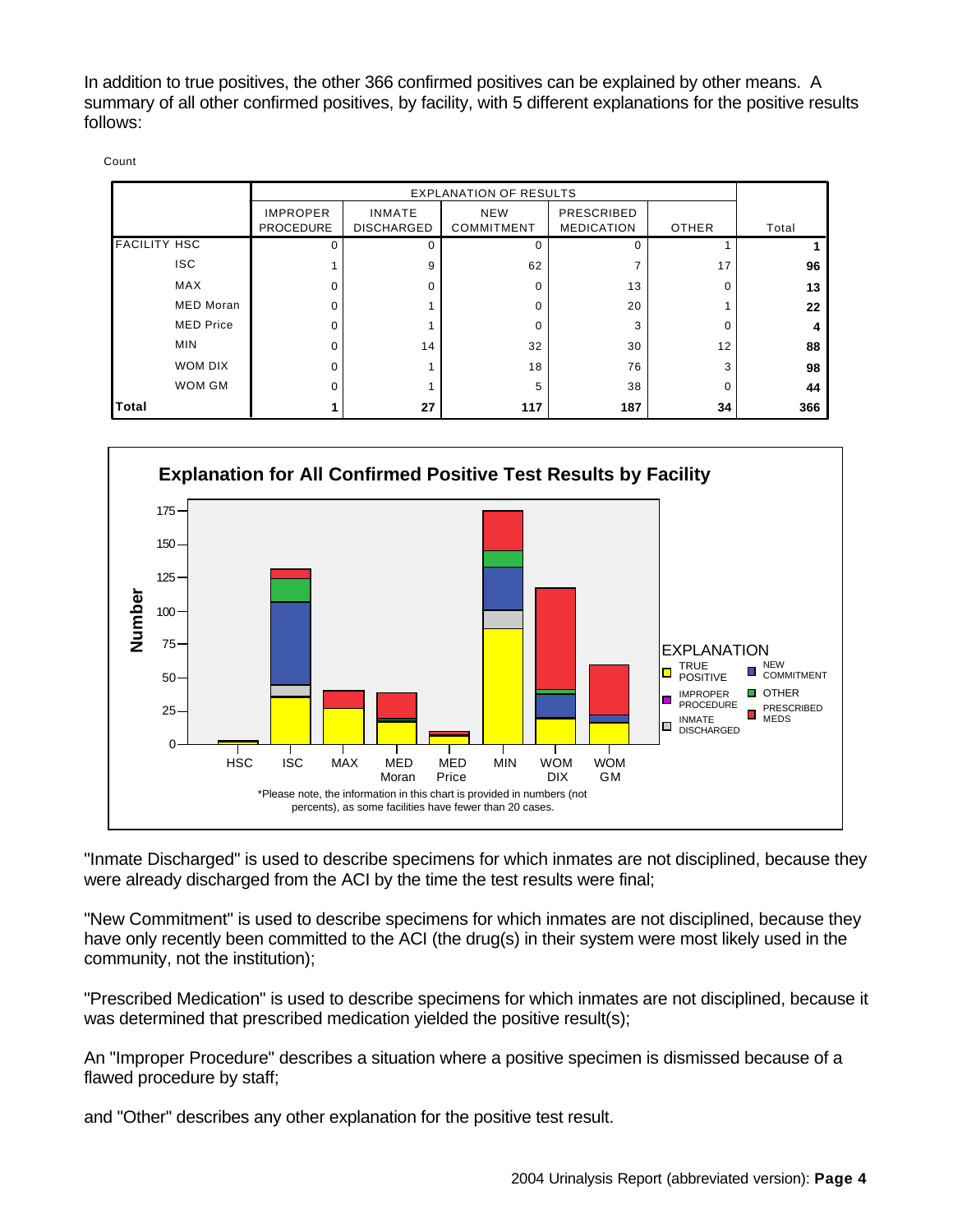#### **D.** *How does this year compare with previous years?*

Using information contained in previous RIDOC Urinalysis Reports, the following 6-year comparison can be made:

|                           | 1999   | 2000   | 2001   | 2002   | 2003   | 2004   |
|---------------------------|--------|--------|--------|--------|--------|--------|
| <b>Total Collections:</b> | 16.870 | 19.672 | 23,361 | 22,518 | 21,269 | 19,890 |
| True Positives:           | 163    | 157    | 220    | 144    | 135    | 209    |
| Percent Positive:         | .97%   | .80%   | .94%   | .64%   | .63%   | 1.05%  |

As you can see, over the past 4 years (**since 2001**), the number of collections has decreased by 14.9% and the number of positives during the same time has decreased by 5%. However, the positive rate is the highest it has been in 6 years (1.05%).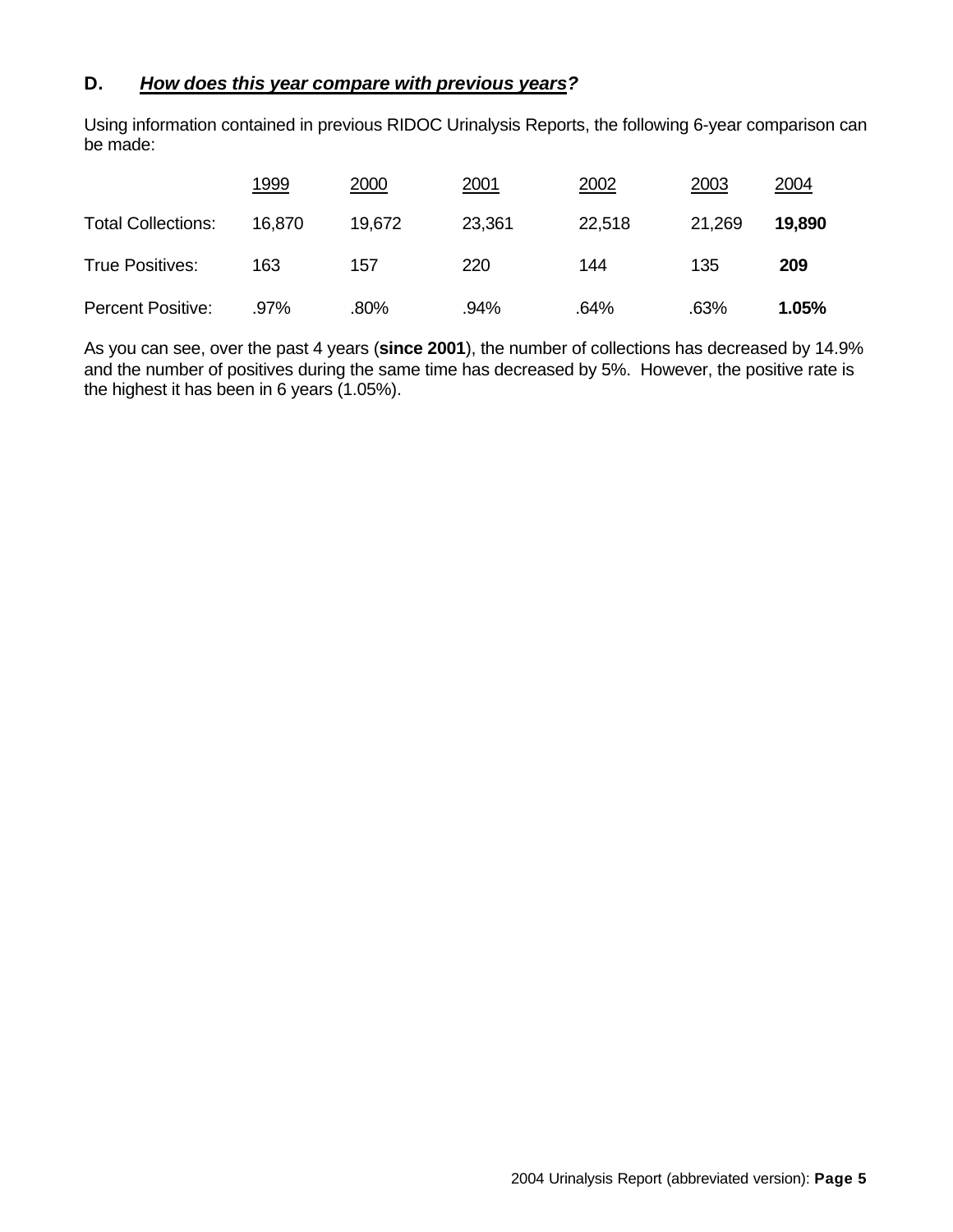### **INTAKE SERVICE CENTER**

### **A.** *Collections***:**

The ISC collected a total of 1,821 specimens from a total of 1,057 inmates (this is 13 fewer collections than in 2003). *There were no collections from inmates in treatment at the ISC in 2004*; all collections were for Cause and Random selections, as shown below:

|            |               | Count | Percent |
|------------|---------------|-------|---------|
| <b>ISC</b> | <b>CAUSE</b>  | 1266  | 69.5    |
|            | <b>RANDOM</b> | 555   | 30.5    |
|            | Total         | 1821  | 100.0   |



### **B.** *Positive Specimens***:**

In total, there were 131 specimens that were confirmed positive at the ISC. Of those 131, 35 were true positives (i.e. those specimens that warrant disciplinary action for the inmate). The remaining 96 positives did not result in disciplinary action and can be explained by other means, as shown:

|            |                           | Count | Percent |
|------------|---------------------------|-------|---------|
| <b>ISC</b> | <b>TRUE POSITIVE</b>      | 35    | 26.7    |
|            | <b>IMPROPER PROCEDURE</b> |       | .8      |
|            | <b>INMATE DISCHARGED</b>  | 9     | 6.9     |
|            | <b>NEW COMMITMENT</b>     | 62    | 47.3    |
|            | PRESCRIBED MEDICATION     |       | 5.3     |
|            | <b>OTHER</b>              | 17    | 13.0    |
|            | <b>Total</b>              | 131   | 100.0   |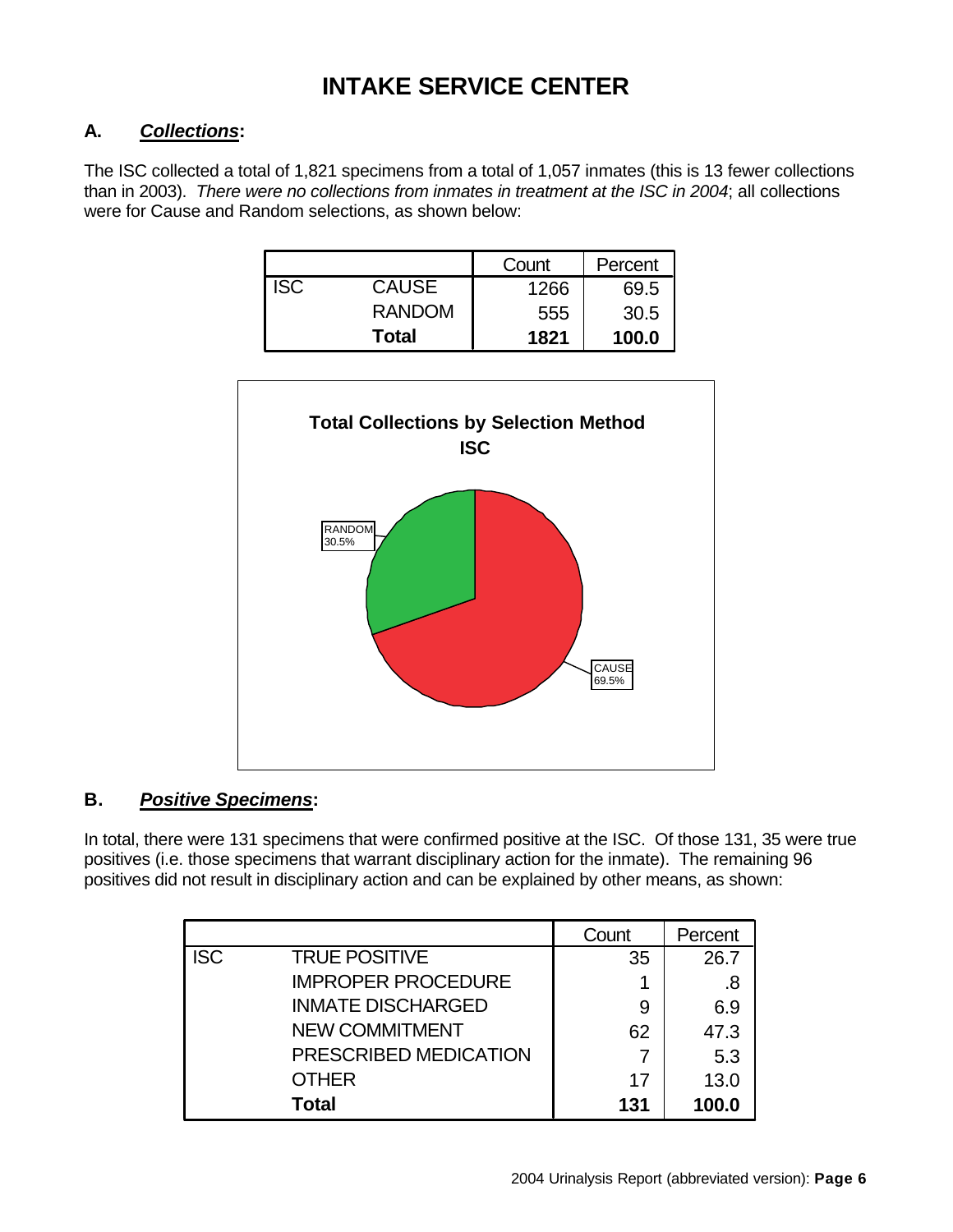

**The 2004 positive rate for the ISC is 1.92%** (35 true positives out of 1,821 collections). *The positive rate for the ISC in 2003 was 1.25%.*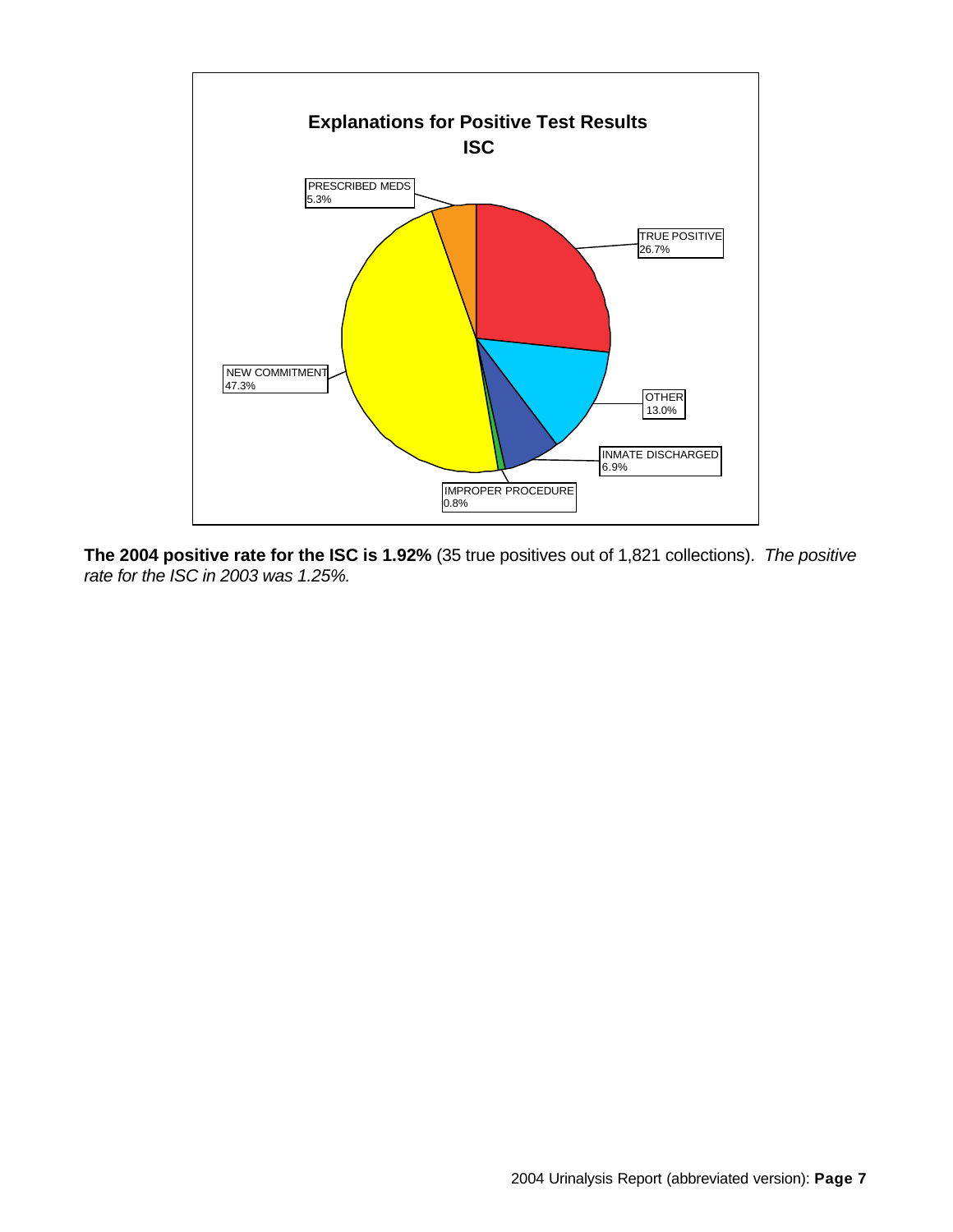### **MINIMUM SECURITY**

### **A.** *Collections***:**

Minimum collected a total of 7,309 specimens from a total of 1,495 inmates (this is 94 fewer collections than in 2003):

|            |                  | Count | Percent |
|------------|------------------|-------|---------|
| <b>MIN</b> | <b>CAUSE</b>     | 4342  | 59.4    |
|            | <b>RANDOM</b>    | 432   | 5.9     |
|            | <b>TREATMENT</b> | 2535  | 34.7    |
|            | <b>Total</b>     | 7309  | 100.0   |



### **B.** *Positive Specimens***:**

In total, there were 175 specimens that were confirmed positive at Minimum. Of those 175, 87 were true positives (i.e. those specimens that warrant disciplinary action for the inmate). The remaining 88 positives did not result in disciplinary action and can be explained by other means, as shown:

|            |                          | Count | Percent |
|------------|--------------------------|-------|---------|
| <b>MIN</b> | <b>TRUE POSITIVE</b>     | 87    | 49.7    |
|            | <b>INMATE DISCHARGED</b> | 14    | 8.0     |
|            | <b>NEW COMMITMENT</b>    | 32    | 18.3    |
|            | PRESCRIBED MEDICATION    | 30    | 17.1    |
|            | <b>OTHER</b>             | 12    | 6.9     |
|            | Total                    | 175   | 100.0   |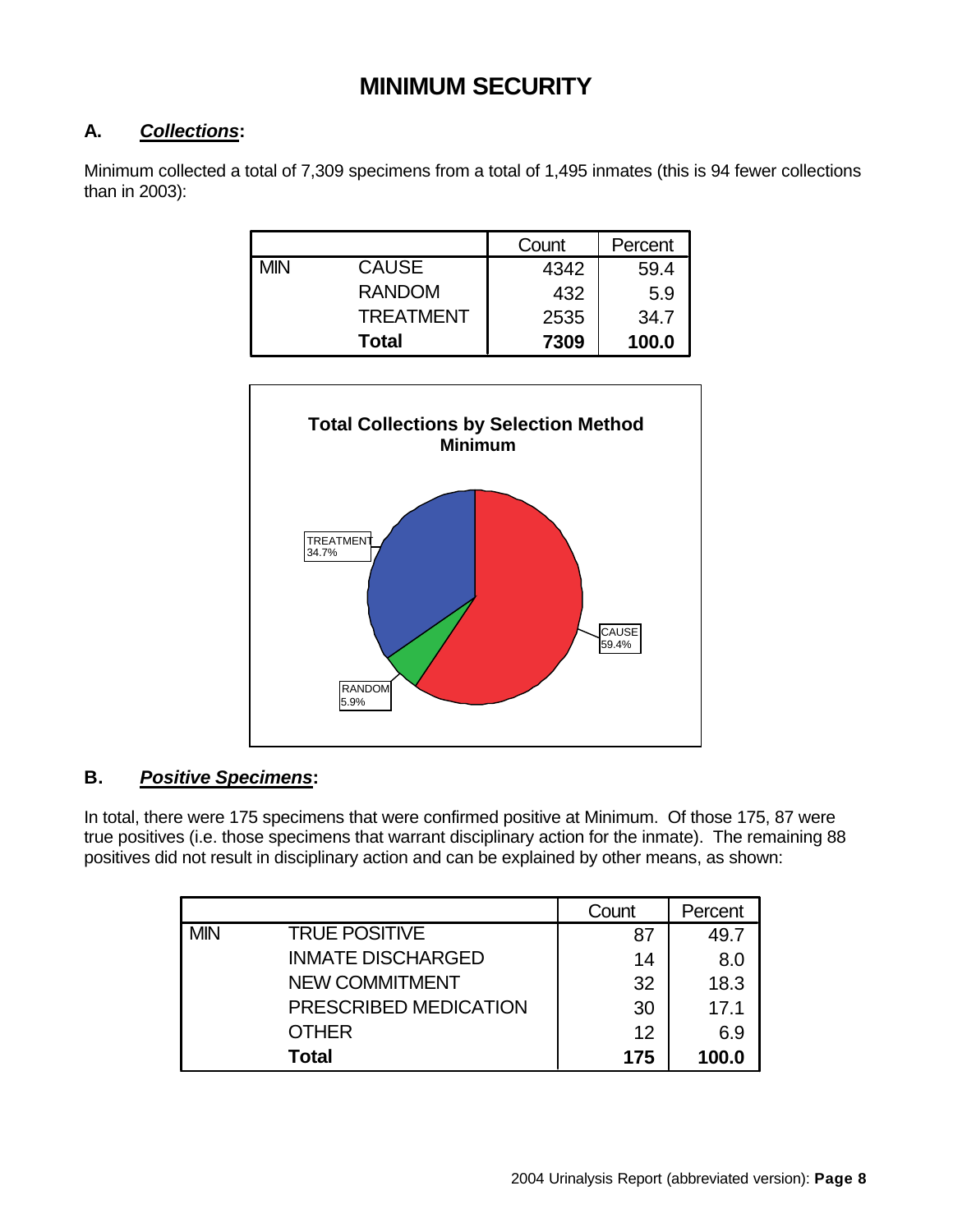

**The 2004 positive rate for Minimum Security is 1.19%** (87 true positives out of 7,309 collections). *The positive rate for Minimum Security in 2003 was .80%.*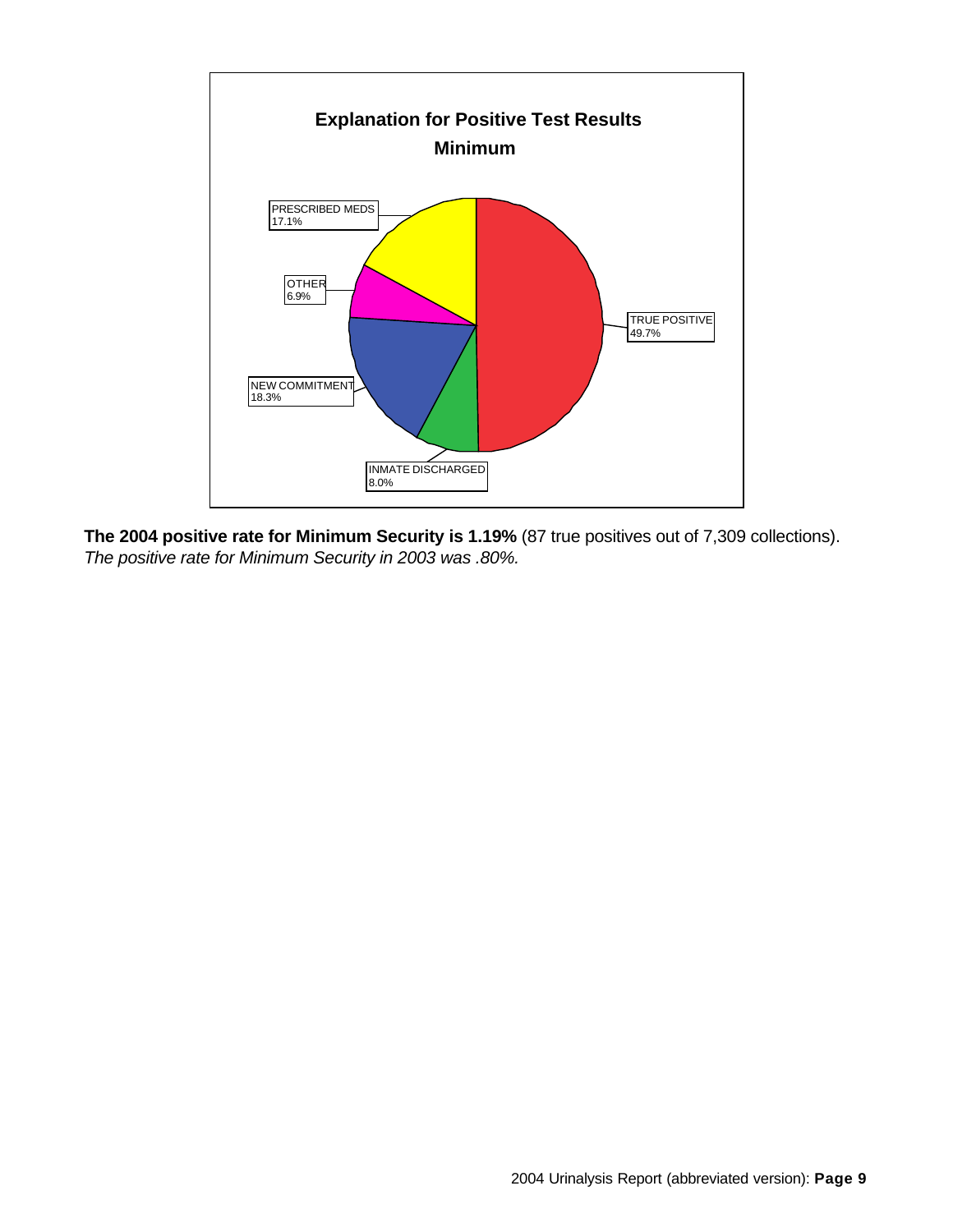### **MEDIUM PRICE**

### **A.** *Collections***:**

Medium Price collected a total of 1,119 specimens from a total of 412 inmates (this is 939 fewer collections than in 2003). *There were no collections from inmates in treatment at Medium Price in 2004*; all collections were for Cause and Random selections, as shown below:

|                  |               | Count | Percent |
|------------------|---------------|-------|---------|
| <b>MED Price</b> | <b>CAUSE</b>  | 897   | 80.2    |
|                  | <b>RANDOM</b> | 222   | 19.8    |
|                  | <b>Total</b>  | 1119  | 100.0   |



#### **B.** *Positive Specimens***:**

In total, there were 10 specimens that were confirmed positive at Medium Price. Of those 10, 6 were true positives (i.e. those specimens that warrant disciplinary action for the inmate). The remaining 4 positives did not result in disciplinary action and can be explained by other means, as shown:

|                  |                          | Count | Percent |
|------------------|--------------------------|-------|---------|
| <b>MED Price</b> | <b>TRUE POSITIVE</b>     | 6     | 60.0    |
|                  | <b>INMATE DISCHARGED</b> |       | 10.0    |
|                  | PRESCRIBED MEDICATION    | ิว    | 30.0    |
|                  | Total                    | 10    | 100.0   |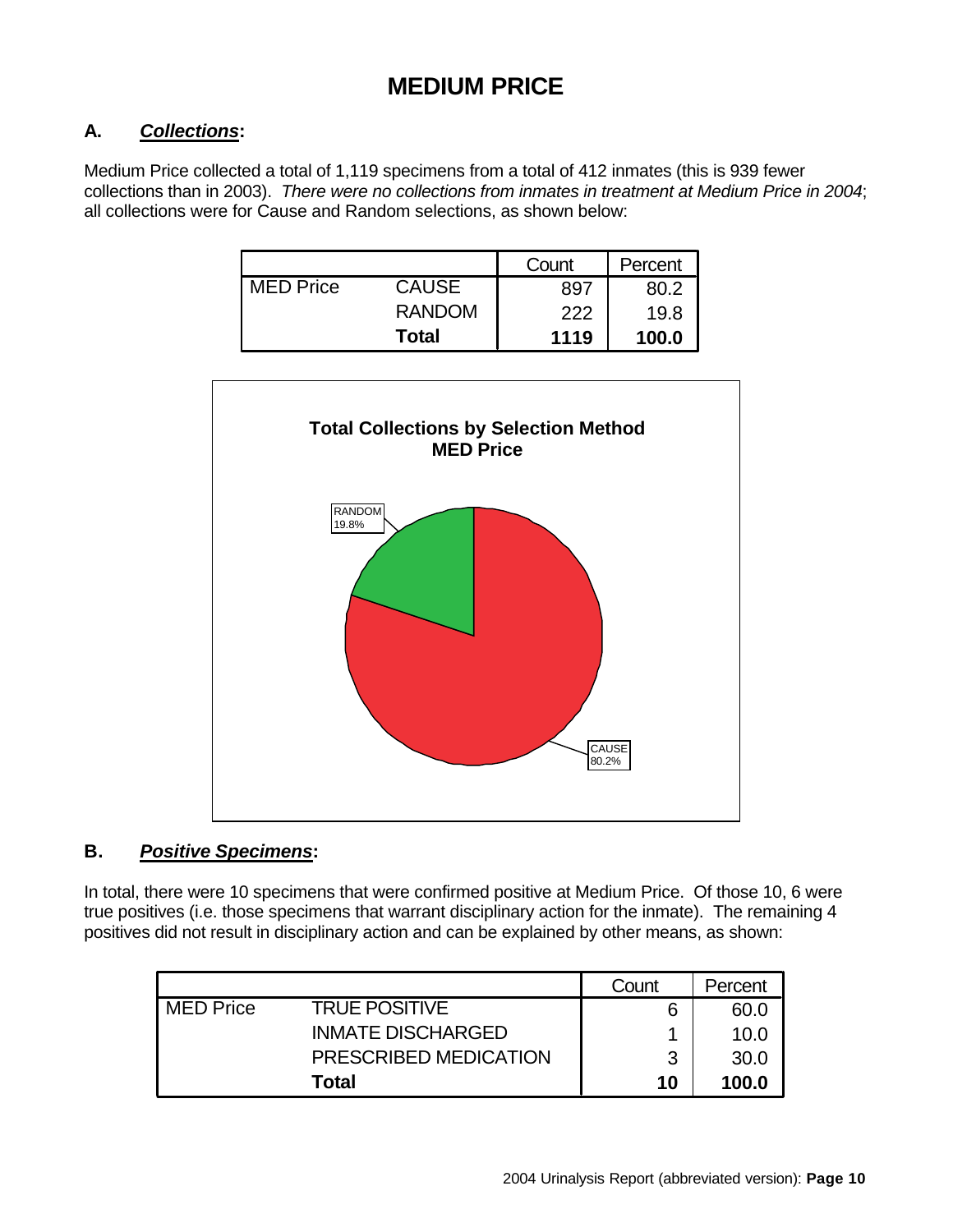

**The 2004 positive rate for Medium Price is .54%** (6 true positives out of 1,119 collections). *The positive rate for Medium Price in 2003 was .39%.*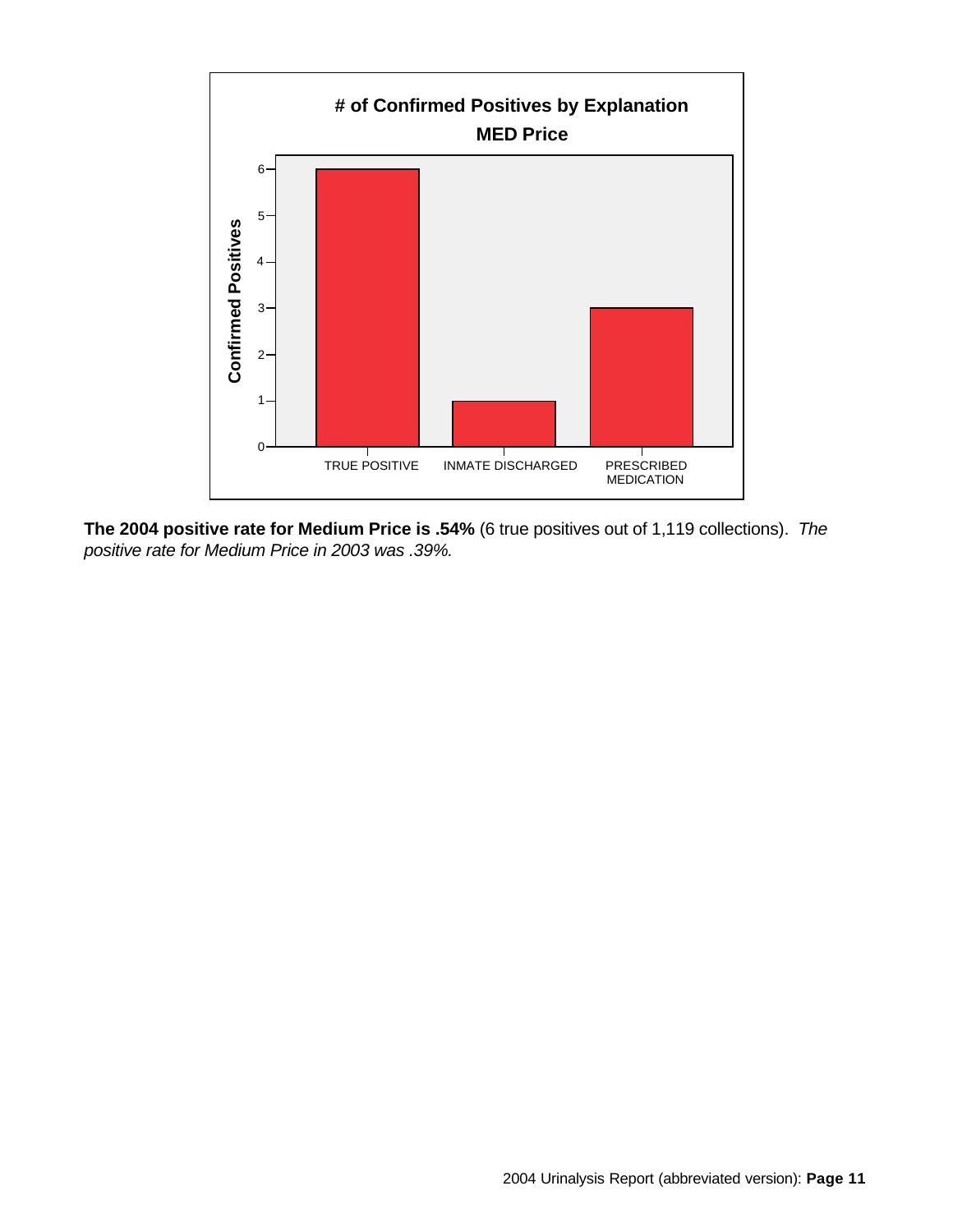### **MEDIUM MORAN**

### **A.** *Collections***:**

Medium Moran collected a total of 3,565 specimens from a total of 1,140 inmates (this is 428 fewer collections than in 2003).

|                  |                  | Count | Percent |
|------------------|------------------|-------|---------|
| <b>MED Moran</b> | <b>CAUSE</b>     | 2067  | 58.0    |
|                  | <b>RANDOM</b>    | 395   | 11.1    |
|                  | <b>TREATMENT</b> | 1103  | 30.9    |
|                  | <b>Total</b>     | 3565  | 100.0   |



### **B.** *Positive Specimens***:**

In total, there were 39 specimens that were confirmed positive at Medium Price. Of those 39, 17 were true positives (i.e. those specimens that warrant disciplinary action for the inmate). The remaining 22 positives did not result in disciplinary action and can be explained by other means, as shown:

|                  |                          | Count | Percent |
|------------------|--------------------------|-------|---------|
| <b>MED Moran</b> | <b>TRUE POSITIVE</b>     | 17    | 43.6    |
|                  | <b>INMATE DISCHARGED</b> |       | 2.6     |
|                  | PRESCRIBED MEDICATION    | 20    | 51.3    |
|                  | <b>OTHER</b>             |       | 2.6     |
|                  | Total                    | 39    | 100.0   |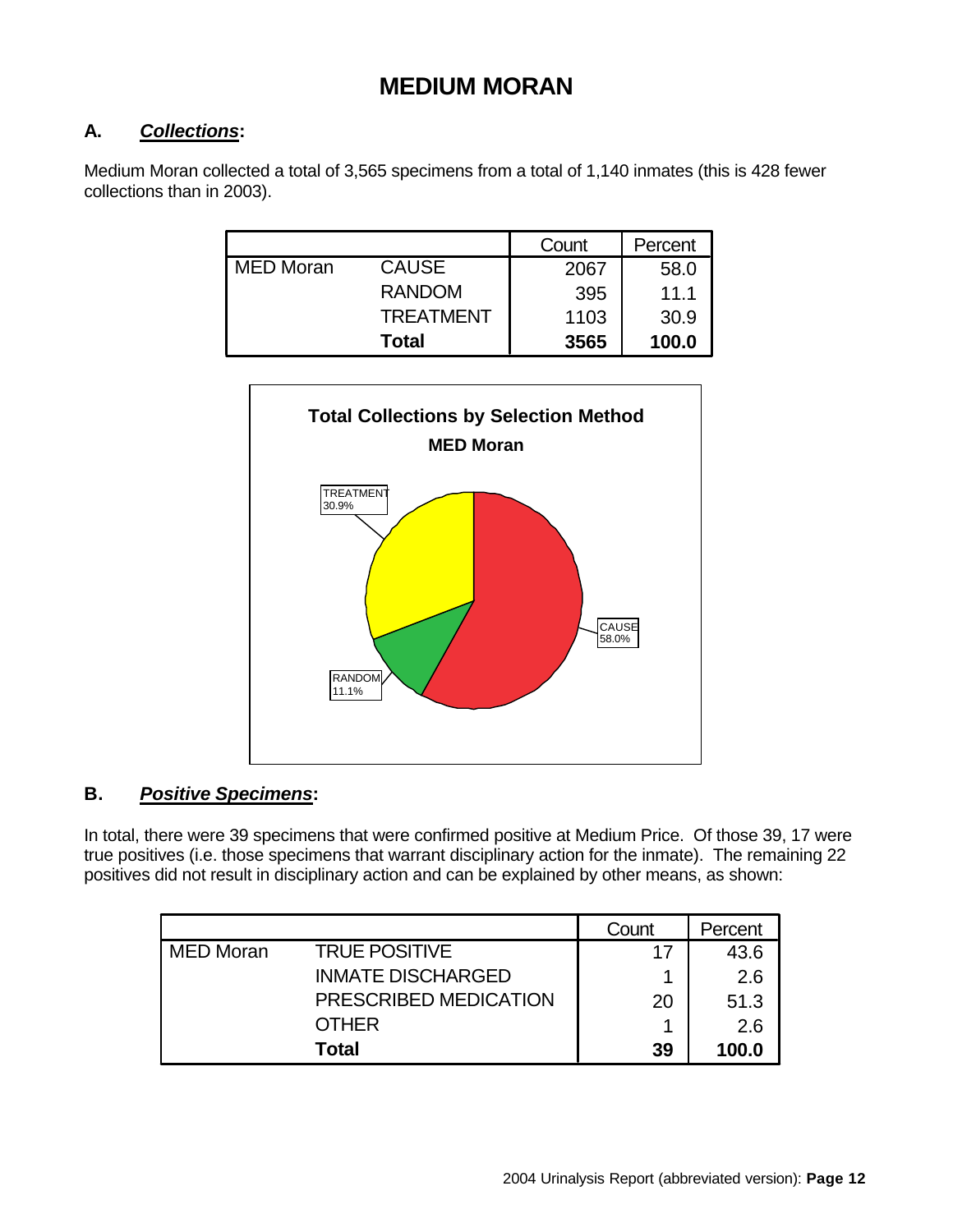

**The 2004 positive rate for Medium Moran is .48%** (17 true positives out of 3,565 collections). *The positive rate for Medium Moran in 2003 was .58%.*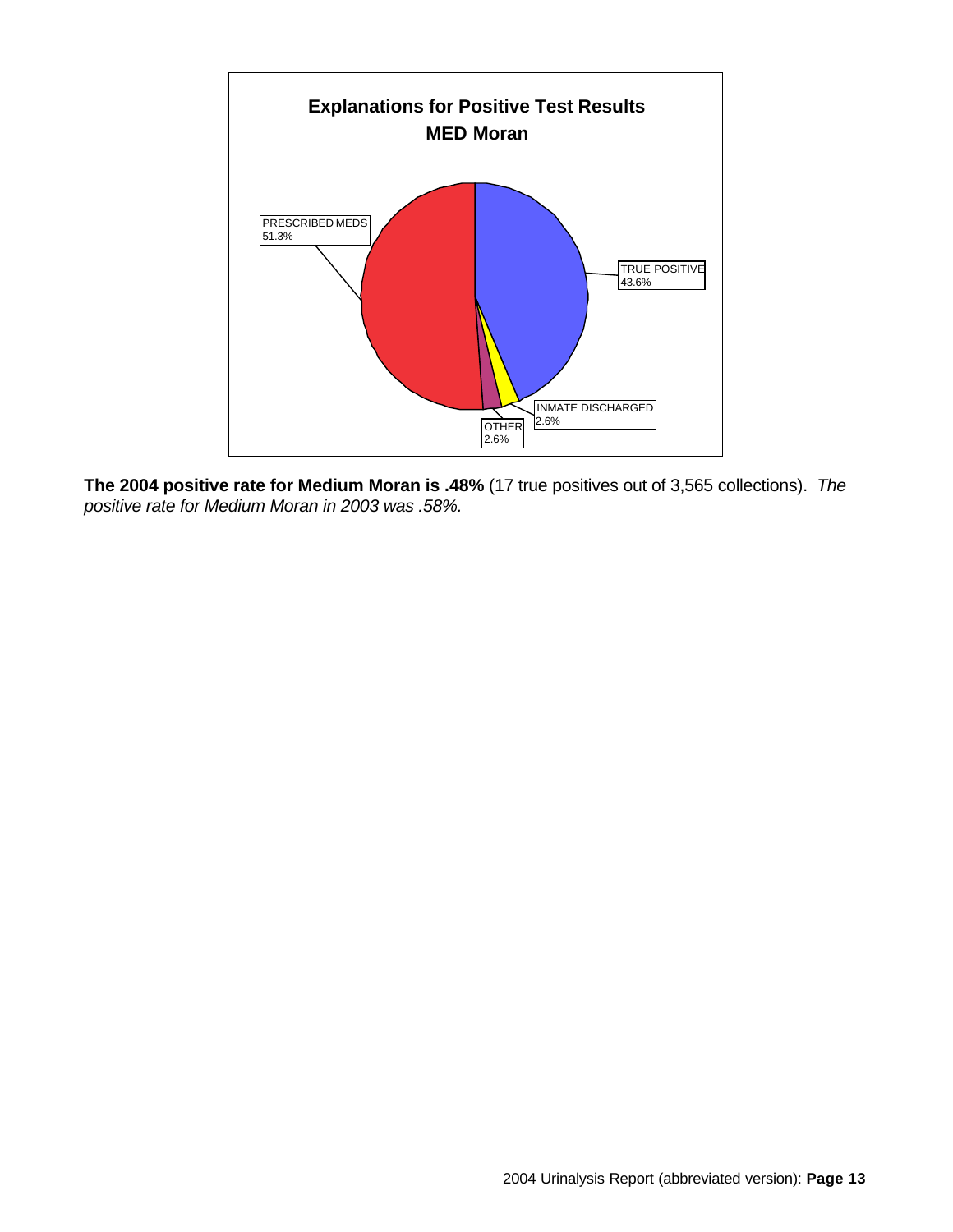### **MAXIMUM SECURITY**

### **A.** *Collections***:**

Maximum Security collected a total of 3,765 specimens from a total of 651 inmates (this is 102 fewer collections than in 2003).

|            |                  | Count | Percent |
|------------|------------------|-------|---------|
| <b>MAX</b> | <b>CAUSE</b>     | 2031  | 53.9    |
|            | <b>RANDOM</b>    | 237   | 6.3     |
|            | <b>TREATMENT</b> | 1497  | 39.8    |
|            | <b>Total</b>     | 3765  | 100.0   |



### **B.** *Positive Specimens***:**

In total, there were 40 specimens that were confirmed positive at Maximum Security. Of those 40, 27 were true positives (i.e. those specimens that warrant disciplinary action for the inmate). The remaining 13 positives did not result in disciplinary action and can be explained by other means, as shown:

|     |                       | Count | Percent |
|-----|-----------------------|-------|---------|
| MAX | <b>TRUE POSITIVE</b>  | דר    | 67.5    |
|     | PRESCRIBED MEDICATION | 13    | 32.5    |
|     | Total                 | 40    | 100.0   |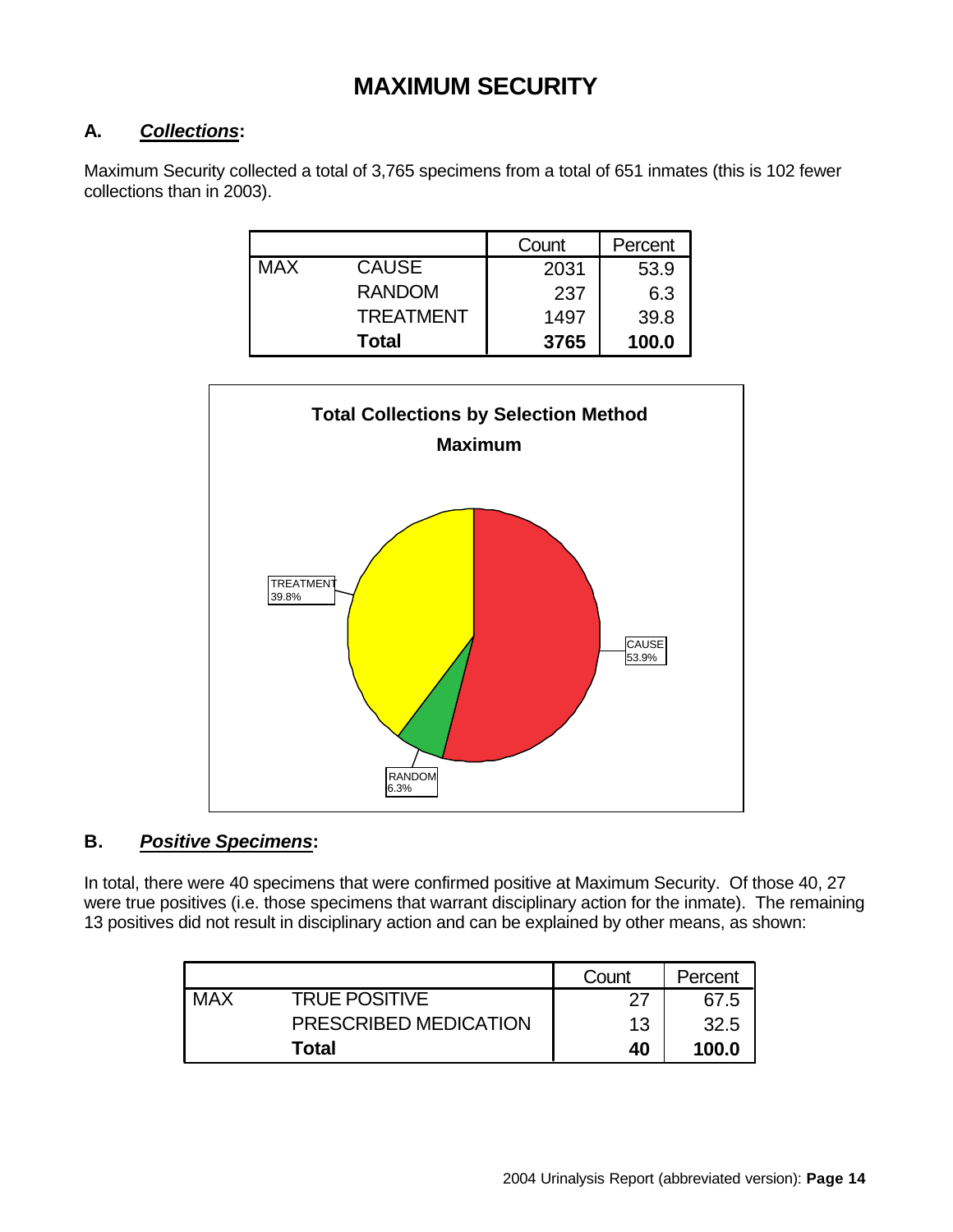

**The 2004 positive rate for Maximum Security is .72%** (27 true positives out of 3,765 collections). *The positive rate for Maximum Security in 2003 was .23%.*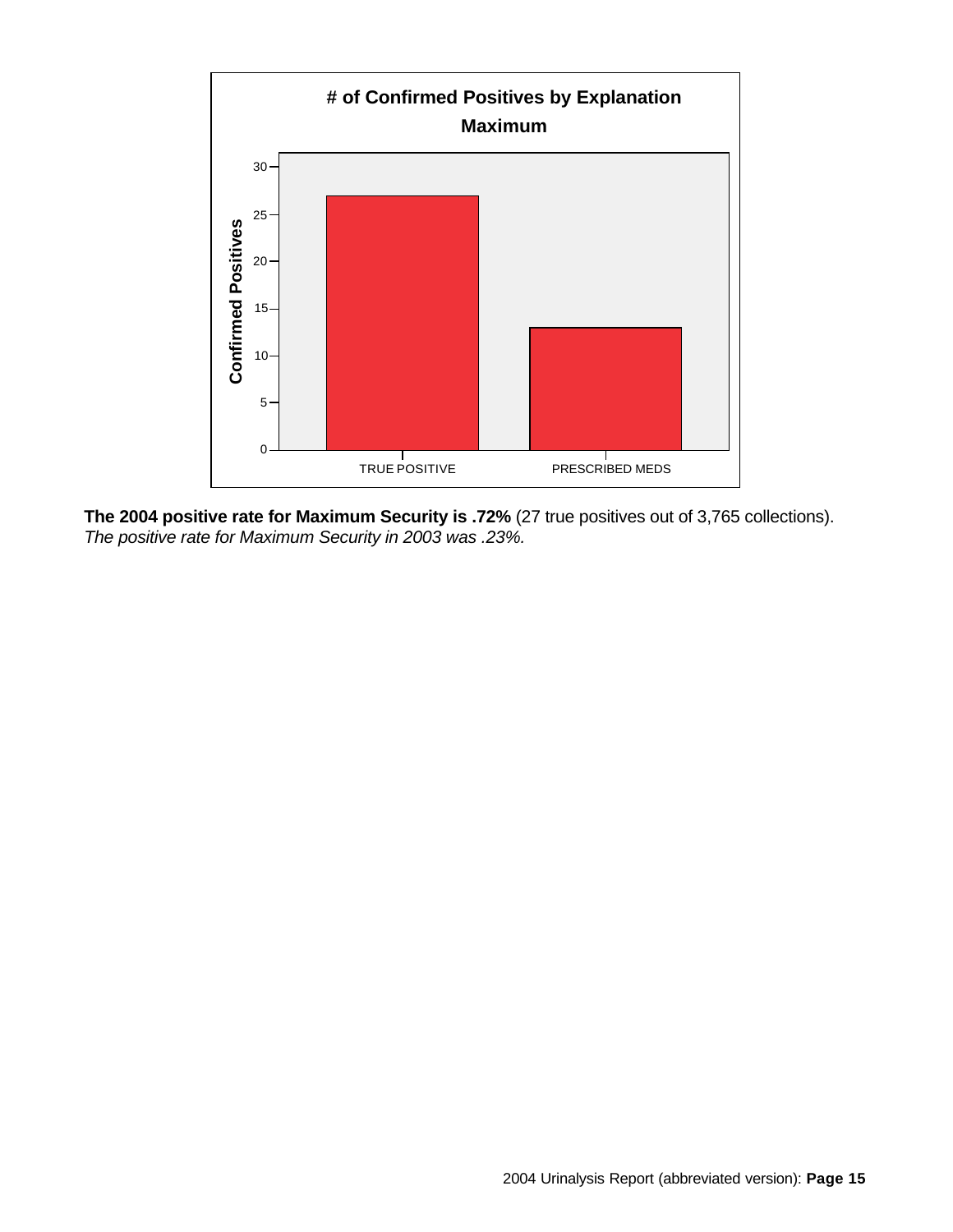### **HIGH SECURITY CENTER (HSC)**

#### **A.** *Collections***:**

The HSC collected a total of 98 specimens from a total of 68 inmates (this is 37 more collections than in 2003). *There were no collections from inmates in treatment at the HSC in 2004*; all collections were for Cause and Random selections, as shown below:

|            |               | Count | Percent |
|------------|---------------|-------|---------|
| <b>HSC</b> | <b>CAUSE</b>  | 41    | 41.8    |
|            | <b>RANDOM</b> | 57    | 58.2    |
|            | <b>Total</b>  | 98    | 100.0   |



#### **B.** *Positive Specimens***:**

In total, there were 3 specimens that were confirmed positive at the HSC. Of those 3, 2 were true positives (i.e. those specimens that warrant disciplinary action for the inmate). The remaining 1 positive did not result in disciplinary action and can be explained by other means, as shown:

|            |                      | Count | Percent |
|------------|----------------------|-------|---------|
| <b>HSC</b> | <b>TRUE POSITIVE</b> |       | 66.7    |
|            | <b>OTHER</b>         |       | 33.3    |
|            | Total                | ว     | 100 O   |

**The 2004 positive rate for the HSC is 2.04%** (2 true positives out of 98 collections). *The positive rate for the HSC in 2003 was 0%.*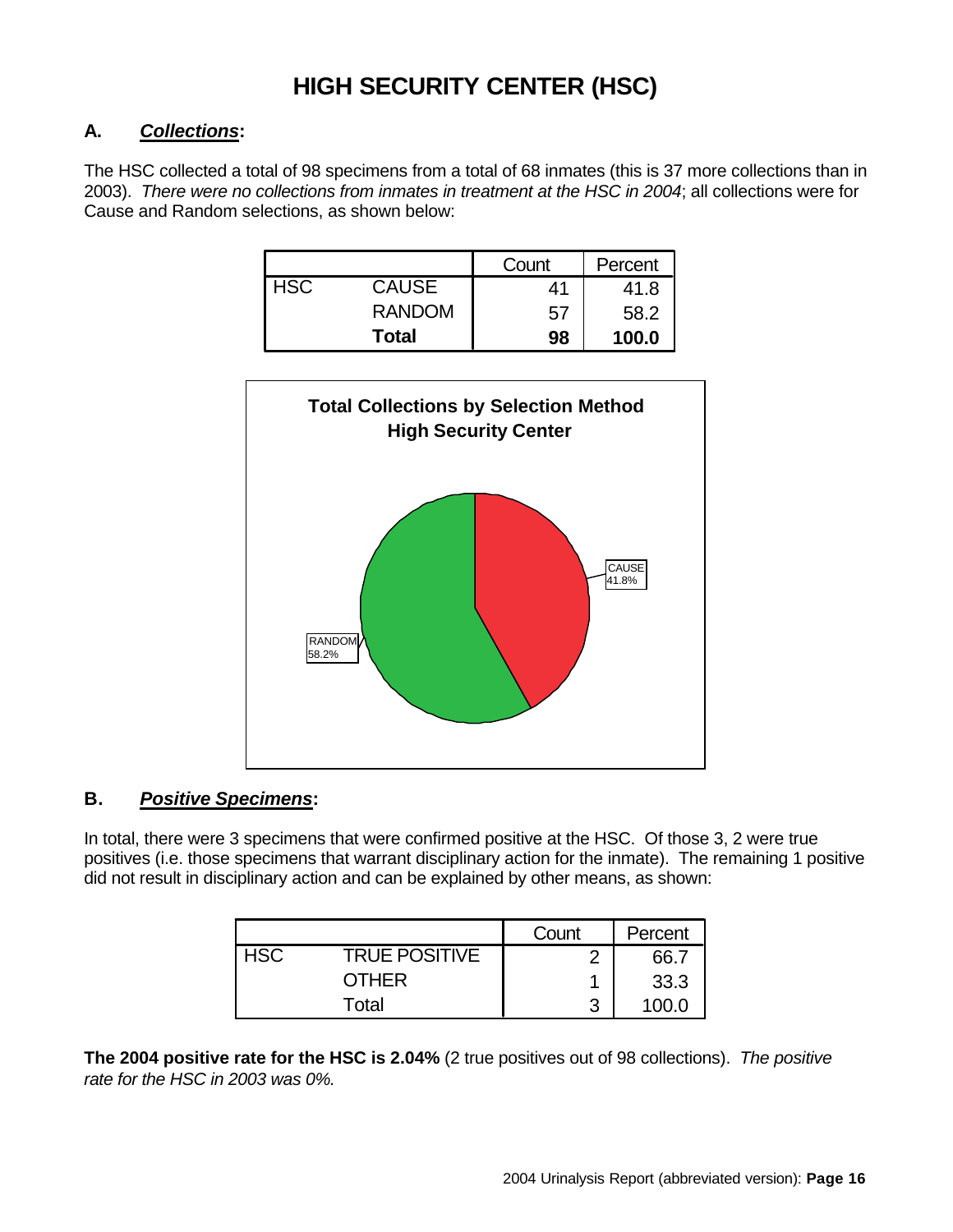### **WOMEN'S GLORIA McDONALD FACILITY**

#### **A.** *Collections***:**

The Women's GM facility collected a total of 695 specimens from a total of 136 inmates (this is 151 more collections than in 2003).

|            |                  | Count | Percent |
|------------|------------------|-------|---------|
| Women's GM | <b>CAUSE</b>     | 115   | 16.5    |
|            | <b>RANDOM</b>    | 78    | 11.2    |
|            | <b>TREATMENT</b> | 502   | 72.2    |
|            | Total            | 695   | 100.0   |



### **B.** *Positive Specimens***:**

In total, there were 60 specimens that were confirmed positive at the Women's GM facility. Of those 60, 16 were true positives (i.e. those specimens that warrant disciplinary action for the inmate). The remaining 44 positives did not result in disciplinary action and can be explained by other means, as shown:

|            |                          | Count | Percent |
|------------|--------------------------|-------|---------|
| Women's GM | <b>TRUE POSITIVE</b>     | 16    | 26.7    |
|            | <b>INMATE DISCHARGED</b> |       | 1.7     |
|            | <b>NEW COMMITMENT</b>    | 5     | 8.3     |
|            | PRESCRIBED MEDICATION    | 38    | 63.3    |
|            | <b>Total</b>             | 60    | 100.0   |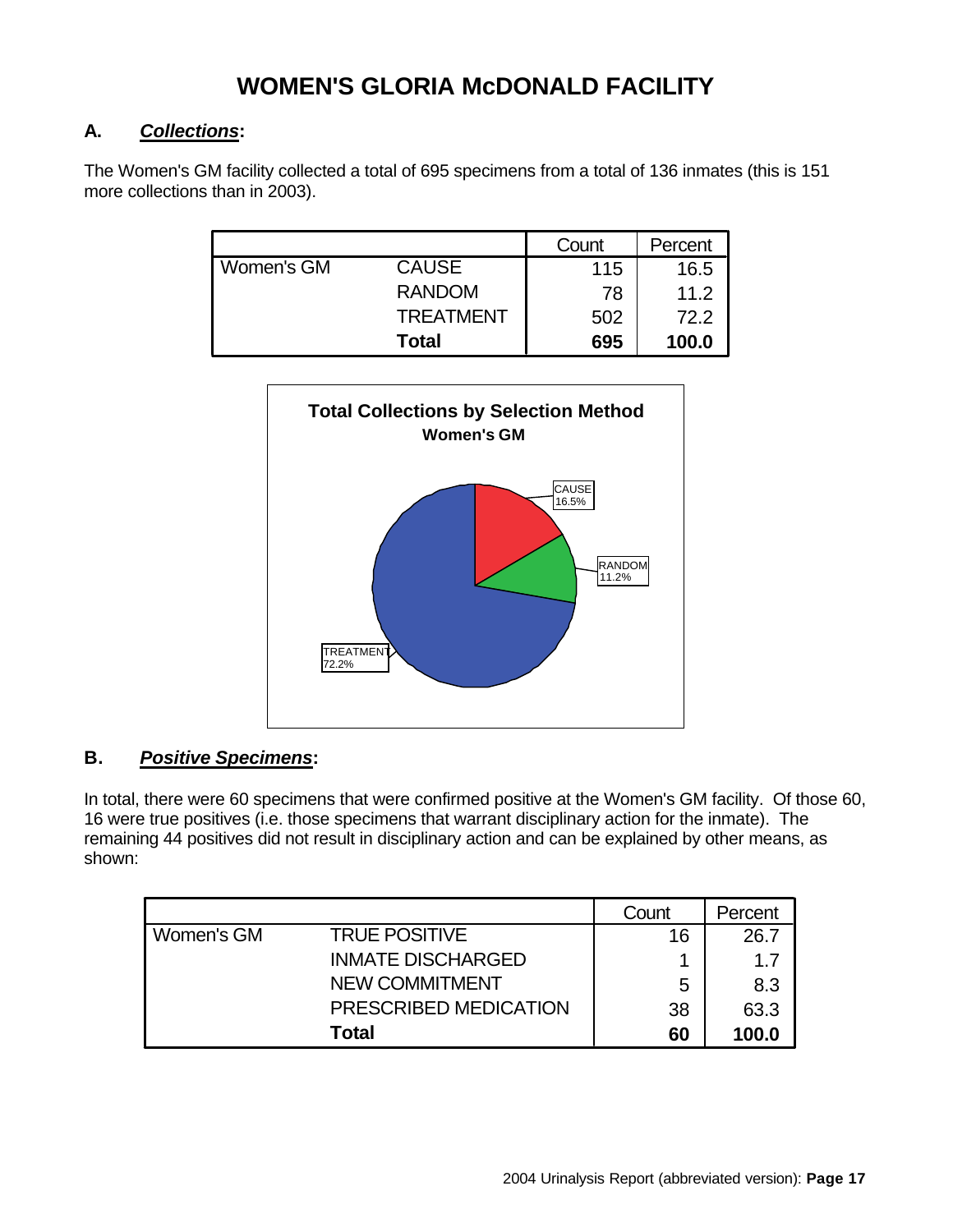

**The 2004 positive rate for Women's GM is 2.30%** (16 true positives out of 695 collections). *The positive rate for Women's GM in 2003 was 1.10%.*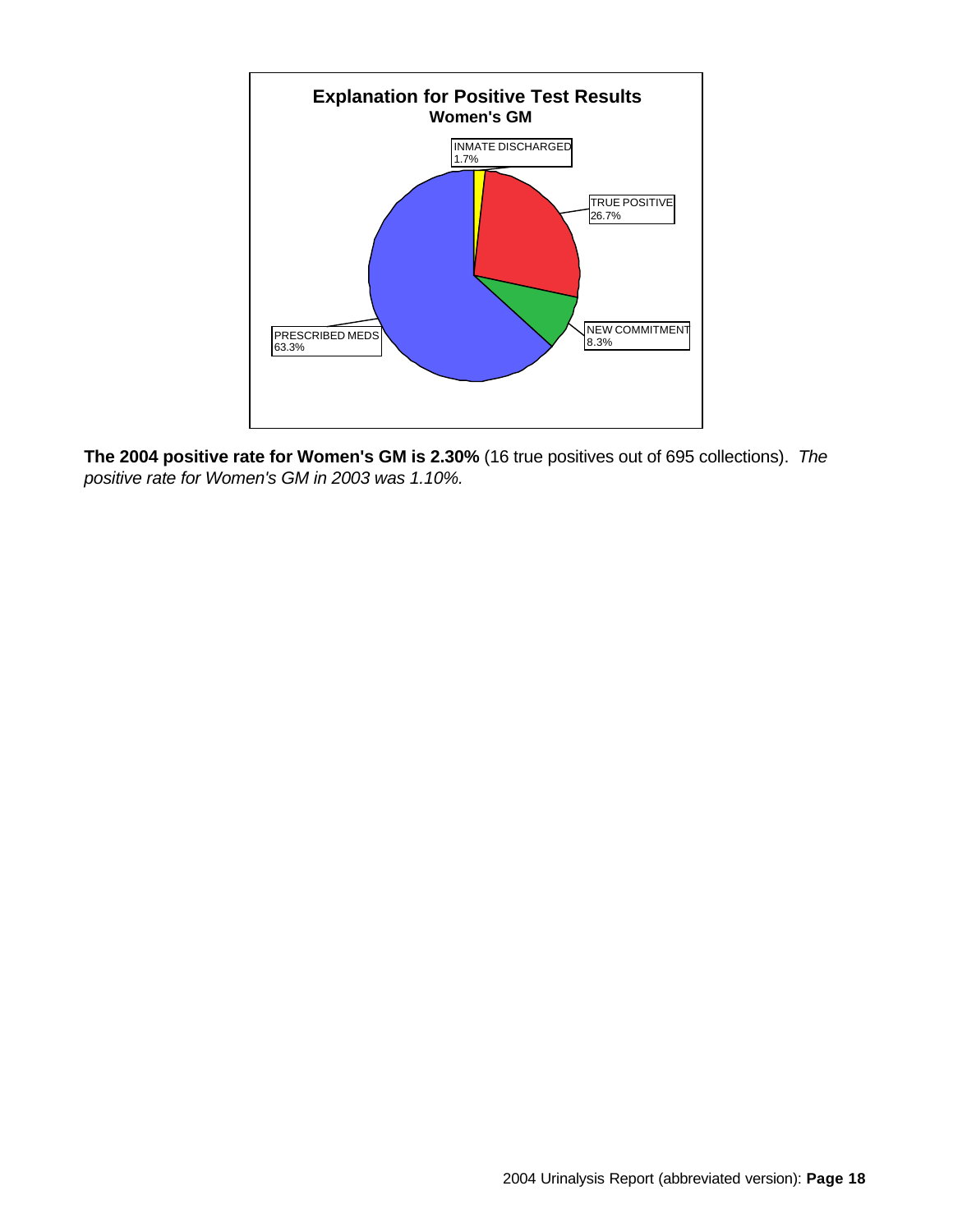### **WOMEN'S DIX FACILITY**

### **A.** *Collections***:**

The Women's DIX facility collected a total of 1,518 specimens from a total of 271 inmates (this is 9 more collections than in 2003).

|             |                  | Count | Percent |
|-------------|------------------|-------|---------|
| Women's DIX | <b>CAUSE</b>     | 249   | 16.4    |
|             | <b>RANDOM</b>    | 45    | 3.0     |
|             | <b>TREATMENT</b> | 1224  | 80.6    |
|             | <b>Total</b>     | 1518  | 100.0   |



### **B.** *Positive Specimens***:**

In total, there were 117 specimens that were confirmed positive at the Women's DIX facility. Of those 117, 19 were true positives (i.e. those specimens that warrant disciplinary action for the inmate). The remaining 98 positives did not result in disciplinary action and can be explained by other means, as shown:

|             |                          | Count | Percent |
|-------------|--------------------------|-------|---------|
| Women's DIX | <b>TRUE POSITIVE</b>     | 19    | 16.2    |
|             | <b>INMATE DISCHARGED</b> |       | .9      |
|             | <b>NEW COMMITMENT</b>    | 18    | 15.4    |
|             | PRESCRIBED MEDICATION    | 76    | 65.0    |
|             | <b>OTHER</b>             | 3     | 2.6     |
|             | <b>Total</b>             | 117   | 100.0   |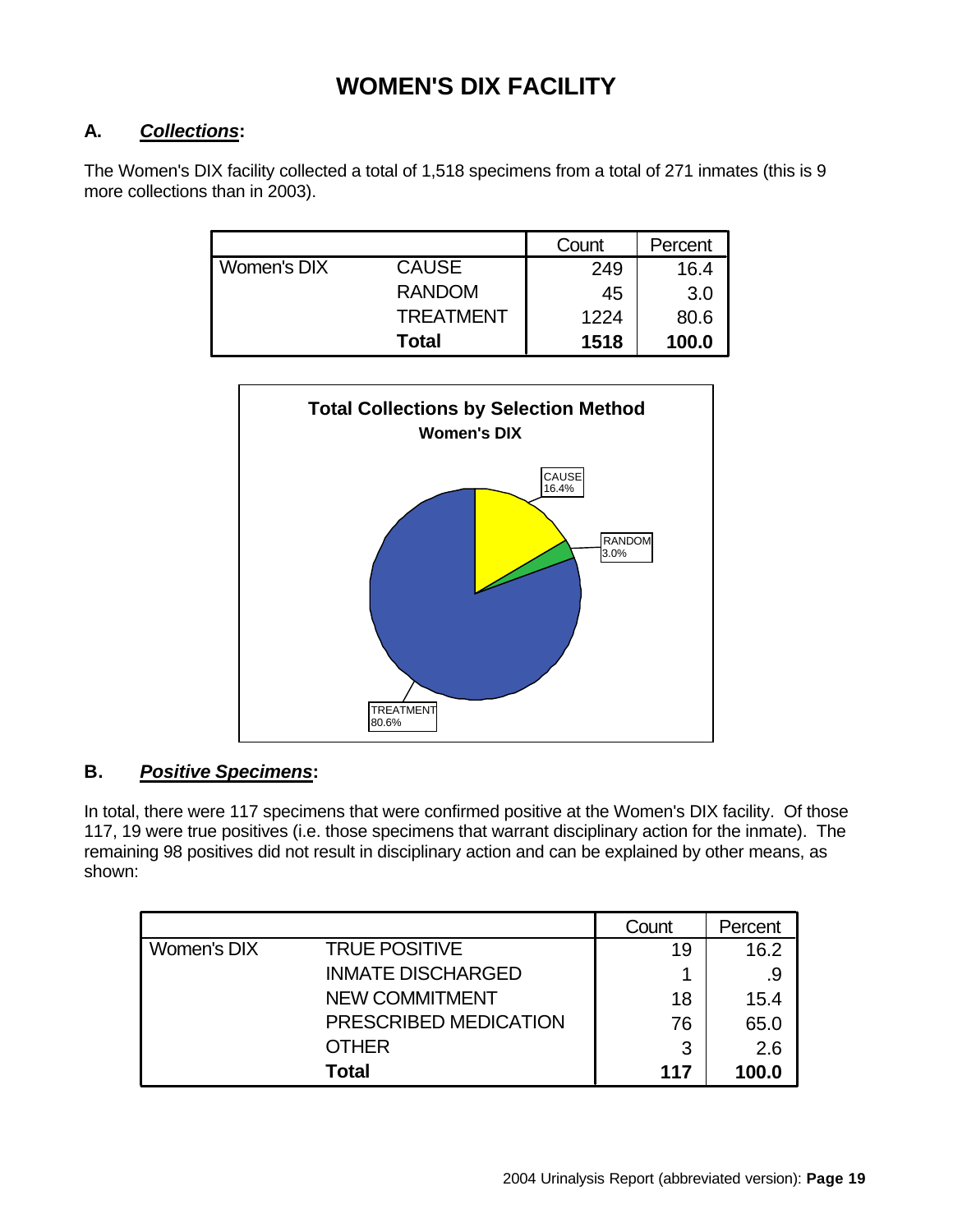

**The 2004 positive rate for Women's DIX is 1.25%** (19 true positives out of 1,518 collections). *The positive rate for Women's DIX in 2003 was .46%.*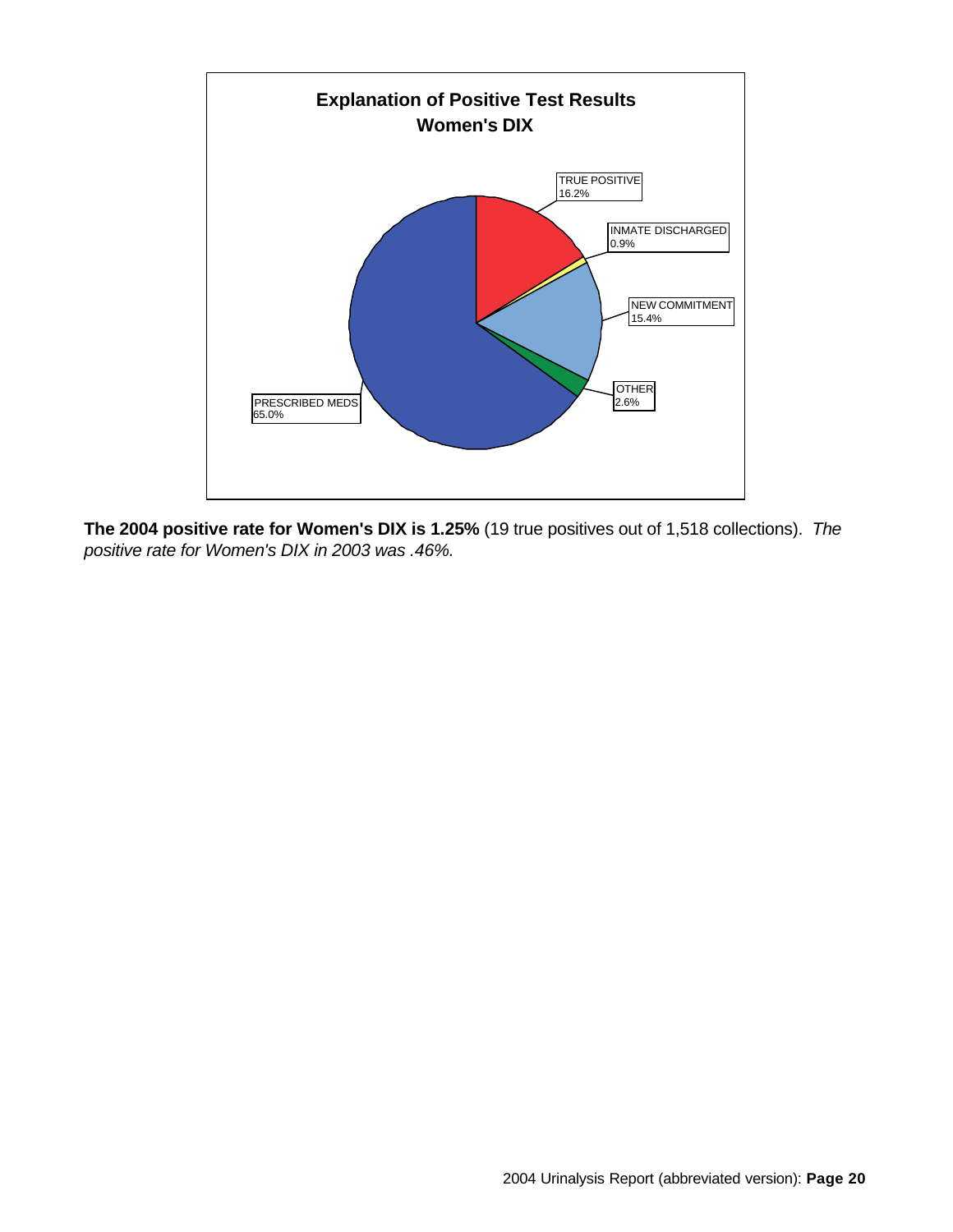### **COMMUNITY CONFINEMENT**

#### **A.** *Collections***:**

The Community Confinement program collected a total of 1,500 specimens from a total of 897 offenders (this is 295 fewer collections than in 2003).

|    |               | Count | Percent |
|----|---------------|-------|---------|
| СC | <b>CAUSE</b>  | 1413  | 94.2    |
|    | <b>RANDOM</b> | 87    | 5.8     |
|    | Total         | 1500  | 100.0   |



#### **B.** *Positive Specimens***:**

In total, there were 263 specimens that were confirmed positive in the Community Confinement program. Of those 263, 61 were true positives (i.e. those specimens that warrant disciplinary action for the offender). The remaining 202 positives did not result in disciplinary action and can be explained by other means, as shown. One (1) case did not result in a booking for some other reason (unknown).

In addition to the explanations used by the facilities, Community Confinement includes two additional categories: "Intake Test" and "Levels Decreasing." An "Intake Test" explanation is when an offender first enters the Community Confinement program and is tested; much like a new commitment in the facilities, s/he is not disciplined if a specimen tests positive in this situation. A "Levels Decreasing" explanation refers to specimens that may test positive after the intake test. If the detection levels for the same drug found in the intake test have decreased, the offender is not disciplined.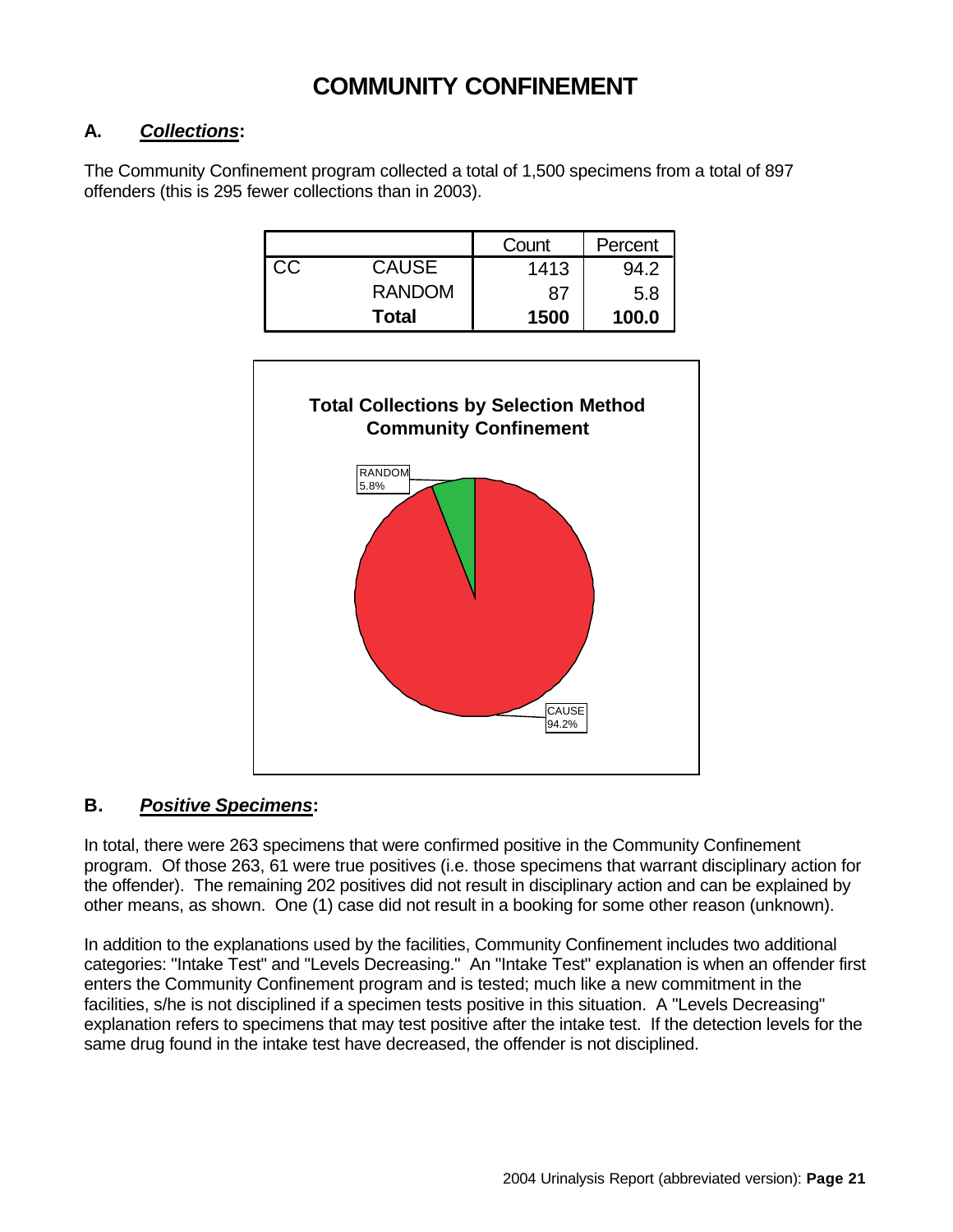|    |                          | Count | Percent |
|----|--------------------------|-------|---------|
| CC | <b>MISSING</b>           | 4     | 1.5     |
|    | <b>TRUE POSITIVE</b>     | 61    | 23.2    |
|    | <b>INMATE DISCHARGED</b> | 4     | 1.5     |
|    | <b>INTAKE TEST</b>       | 160   | 60.8    |
|    | <b>LEVELS DECREASING</b> | 12    | 4.6     |
|    | PRESCRIBED MEDICATION    | 21    | 8.0     |
|    | <b>OTHER</b>             |       |         |
|    | Total                    | 263   | 100.0   |



**The 2004 positive rate for Community Confinement is 4.07%** (61 true positives out of 1,500 collections). *The positive rate for Community Confinement in 2003 was 3.34%.*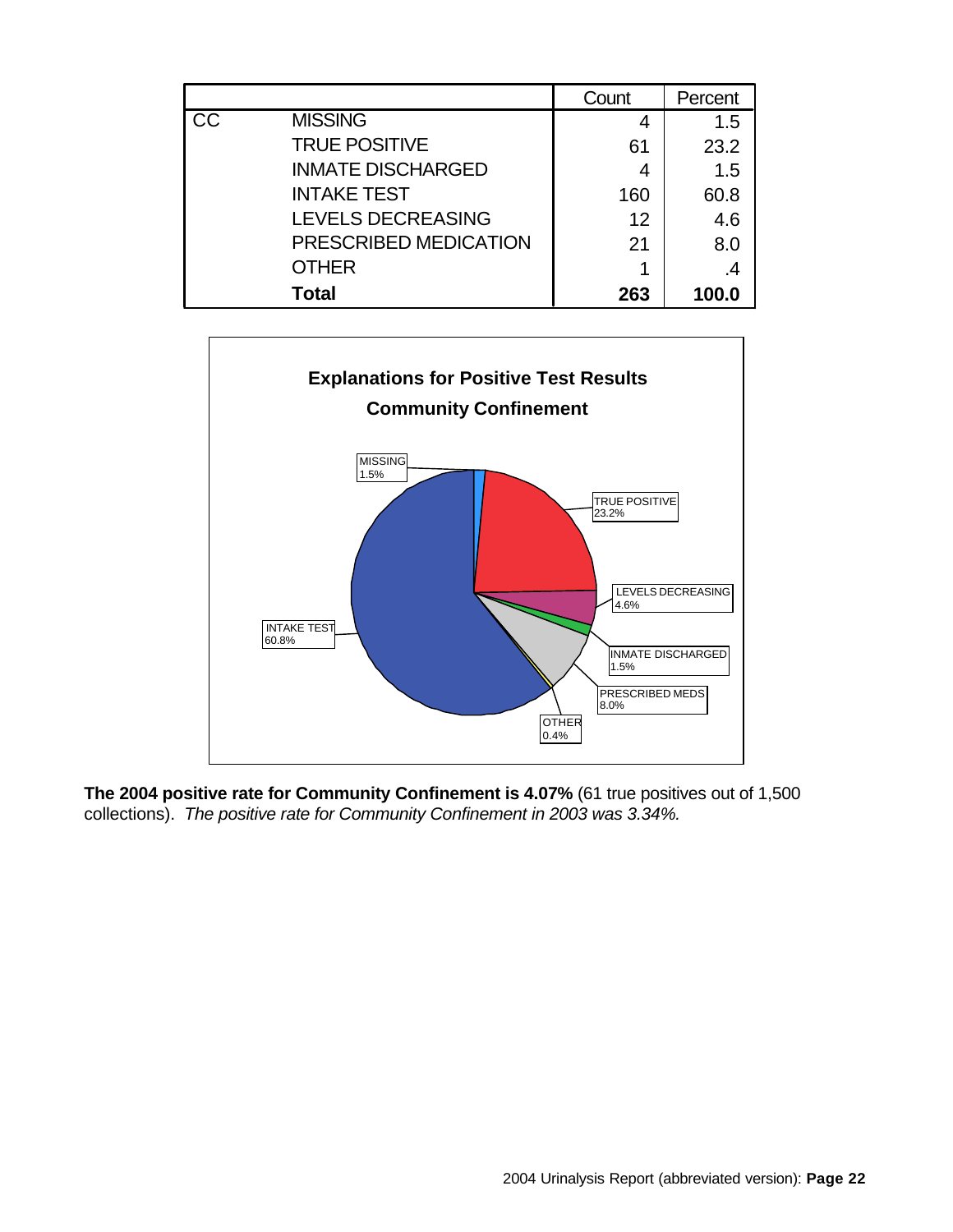### **WOMEN'S TRANSITIONAL HOUSING**

#### **A.** *Collections***:**

The Women's Transitional Housing program collected a total of 82 specimens from a total of 30 inmates (this is 9 more collections than in 2003).

|     |               | Count | Percent |
|-----|---------------|-------|---------|
| мтн | <b>CAUSE</b>  |       | 1.2     |
|     | <b>RANDOM</b> | 81    | 98.8    |
|     | Total         | 82    | 100.0   |



### **B.** *Positive Specimens***:**

Of the 82 specimens collected, 1 specimen was confirmed positive. As a result, the inmate who provided this specimen was booked, removed from the program and returned to a secure facility.